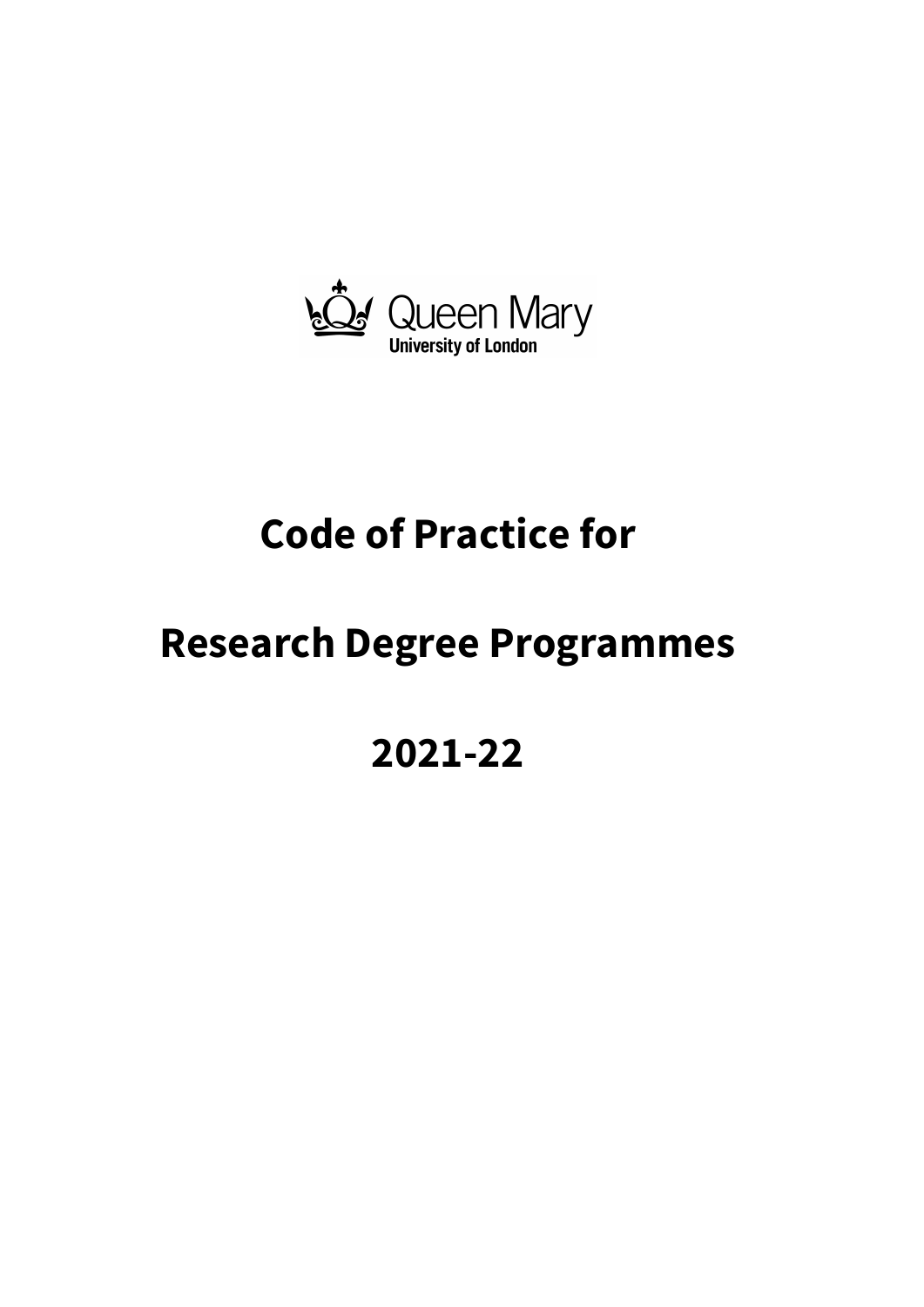

## **Code of Practice for Research Degree Programmes**

| Introduction and scope                                             | 3              |
|--------------------------------------------------------------------|----------------|
| UK Quality Code for Higher Education                               | 3              |
| Framework for governance and quality assurance of research degrees | 4              |
| Research environment                                               | 6              |
| Selection and admission of students                                | 6              |
| Enrolment and registration                                         | 6              |
| Induction                                                          | $\overline{1}$ |
| Attendance                                                         | 9              |
| Supervision                                                        | 10             |
| Responsibilities of supervisors                                    | 12             |
| Responsibilities of students                                       | 14             |
| Responsibilities of Directors of Graduate Studies                  | 16             |
| Progression and review                                             | 17             |
| Transfer to writing up status                                      | 18             |
| Termination of registration                                        | 19             |
| Interruption of study                                              | 19             |
| Extension of registration                                          | 21             |
| Disability and Dyslexia Service                                    | 22             |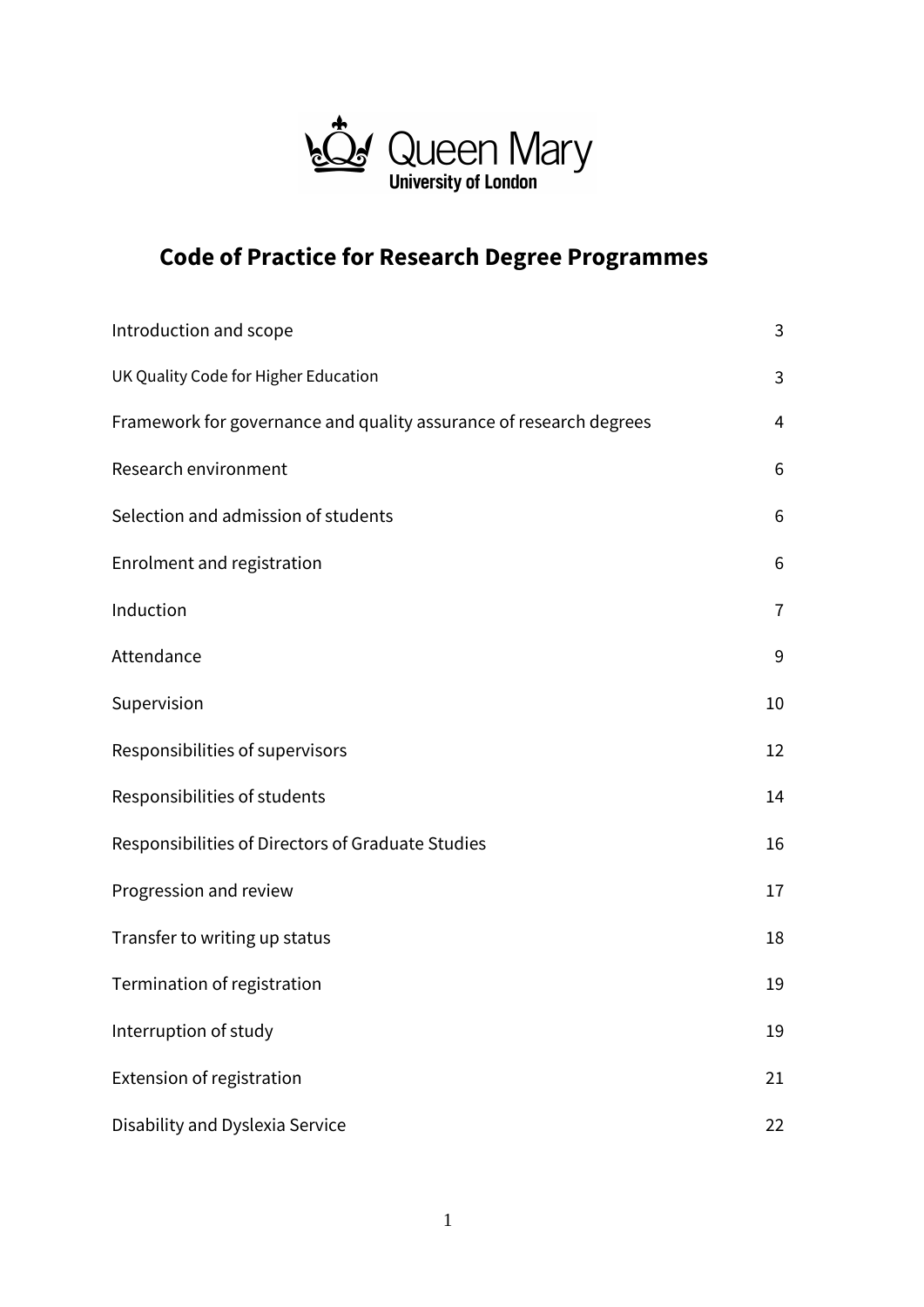| Research training and skills development | 23 |
|------------------------------------------|----|
| Paid work                                | 24 |
| Internships and placements               | 24 |
| Research ethics and research integrity   | 24 |
| Intellectual property                    | 25 |
| Collaborative arrangements               | 25 |
| Feedback mechanisms                      | 25 |
| Examinations and awards                  | 26 |
| Complaints and appeals                   | 28 |
| Contacts                                 | 28 |

## **Important Notice – additional guidance concerning Covid-19**

Due to Covid-19 it may be necessary to make changes to some standard procedures at short notice. Please check these webpages regularly for updates to guidance:

- the [Covid-19 FAQs](https://www.qmul.ac.uk/doctoralcollege/covid-19-faqs---pgr/) for research students;
- [Queen Mary Ethics of Research Committee C](http://www.jrmo.org.uk/performing-research/conducting-research-with-human-participants-outside-the-nhs/)onducting research with human participants (outside the NHS) and other information provided by Queen Mary's Research Services and Joint Research Management Office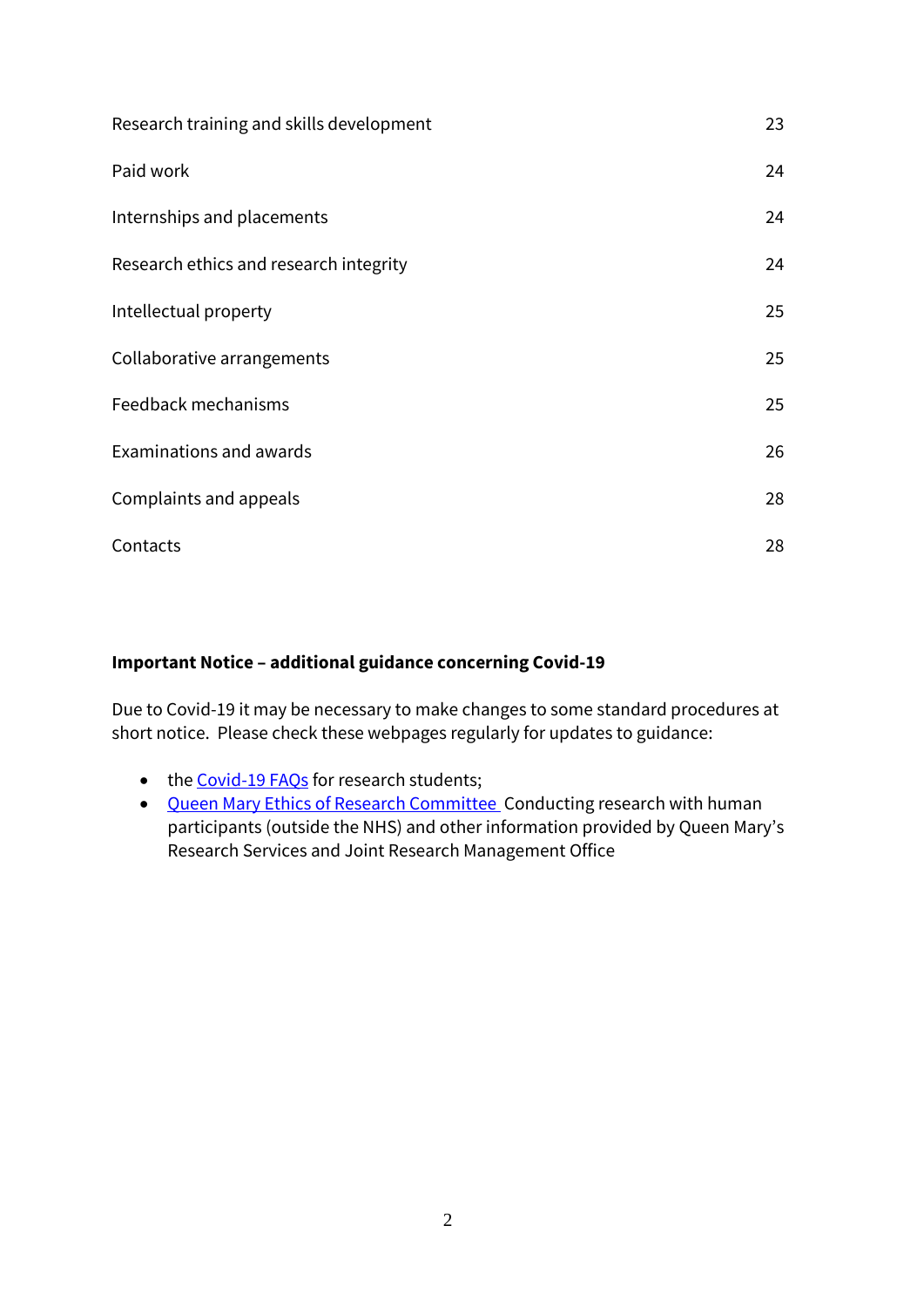

## **Code of Practice for Research Degree Programmes**

## **Introduction and scope**

- 1. This Code of Practice (the Code) provides a framework of procedures and practices to support research students and their supervisors. It outlines the commitment made between Queen Mary University of London and research students for the provision of programmes leading to the award of a research degree (such as MPhil, PhD, MD (Res), EngD) and professional doctorates. This edition of the Code of Practice takes precedence over previous versions.
- 2. Compliance with the Code of Practice is mandatory. The Code should be read in conjunction with th[e Academic Regulations for Research Degree Programmes](http://www.arcs.qmul.ac.uk/policy/) and with related procedures approved by Senate or its delegated authority. In any issues of interpretation of the Code, the Academic Regulations always take precedence.

## **UK Quality Code for Higher Education**

- 3. The Code takes into account th[e UK Quality Code for Higher Education](https://www.qaa.ac.uk/quality-code#.) (the Quality Code) Advice and Guidance on Research Degrees, in particular the Expectations and Core Practices of the Quality Code.
- 4. This document aims to meet the Quality Code's Guiding Principle 1 for research degrees that "provision of information is clear and accessible to research students and staff". This includes the availability of specific regulations and codes of practice for research degrees that are clear, regularly reviewed and accessible to research students and staff, including examiners.
- 5. The Secretary of State has designated the Quality Assurance Agency for Higher Education (QAA) to carry out the quality and standards assessment functions set out in the Higher Education and Research Act on behalf of the Office for Students. The QAA is a founding member of the European Association for Quality Assurance in Higher Education (ENQA), the umbrella body for quality agencies in the European Higher Education Area. A review to check compliance against [European Standards and](http://www.enqa.eu/wp-content/uploads/2015/11/ESG_2015.pdf)  [Guidelines](http://www.enqa.eu/wp-content/uploads/2015/11/ESG_2015.pdf) at least every five years is a condition of membership. The ENQA review of the QAA in 2018 found QAA to be fully or substantially compliant in all areas.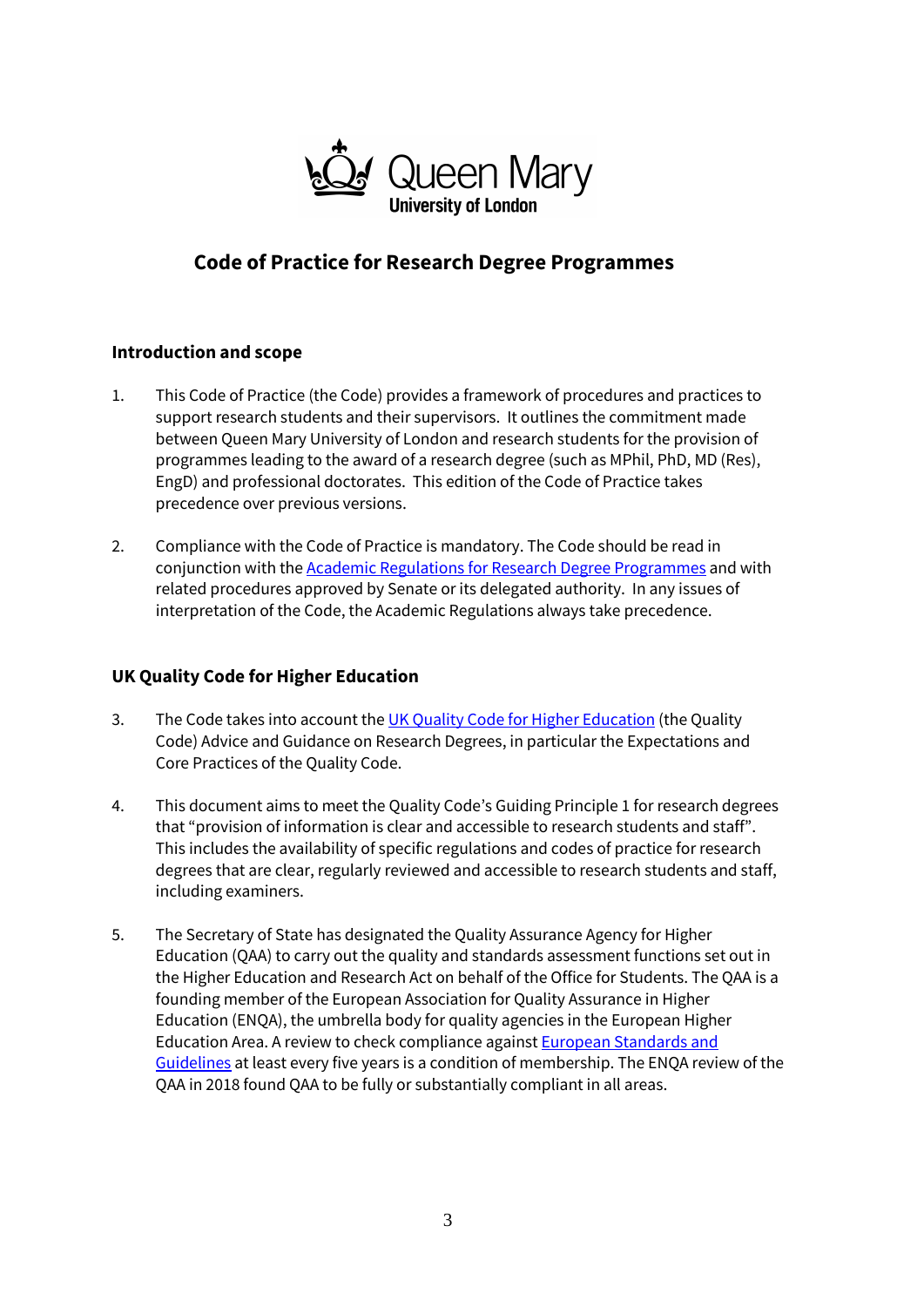## **Framework for governance and quality assurance of research degrees**

6. This section sets out the responsibilities for research degree programmes at Queen Mary. It identifies the roles and committees involved in making decisions about research degree programmes and those responsible for assuring the quality of the provision to research students and the academic standards of research degrees.

#### *Vice-Principal (Research and Innovation) and the Queen Mary Senior Executive Team*

7. The Vice-Principal (Research and Innovation) is responsible for providing strategic leadership on, and the delivery of, the research and innovation elements of the [Queen](https://www.qmul.ac.uk/strategy-2030/)  [Mary Strategy 2030.](https://www.qmul.ac.uk/strategy-2030/) The Vice-Principal's remit includes postgraduate research. The Vice-Principal is the Executive Chair of the Queen Mary Doctoral College. The Vice-Principal represents postgraduate research at the Queen Mary Senior Executive Team. The Queen Mary Senior Executive Team, chaired by the Principal, is the academic senior management team. It advises the Principal on the management of day-to-day business as well as the university's long-term future, and is responsible for the development and implementation of the Queen Mary [Strategy 2030.](https://www.qmul.ac.uk/strategy-2030/)

#### *Dean for Postgraduate Research and Director of the Doctoral College*

- 8. The Dean for Postgraduate Research is responsible for providing strategic leadership on postgraduate research and all research student matters. The Dean is appointed for a three-year term of office, with the possibility of extension. The Dean is a member of the Vice-Principal's Research Advisory Group.
- 9. As Director of the Doctoral College, the Dean is responsible for the operational activities of the Doctoral College and reports to the Vice-Principal (Research). The Director is supported by the Doctoral College Team and the Research Degrees Office. The Doctoral College oversees recruitment and admissions strategy, doctoral training, and the student experience. The Doctoral College works with the Research Degrees Office to assure the quality of research degree programmes and the examination of Queen Mary research students. The Doctoral College also works in partnership with academic schools and institutes, the Queen Mary Students' Union and Professional Services departments. The Doctoral College Management Group (DCMG) advises on this work and reports regularly to the Vice-Principal's Research Advisory Group. The Doctoral College Management Group is chaired by the Dean. The other members are the Faculty Deputy Deans for Research (Postgraduate Research), the Doctoral College Manager, and the Assistant Registrar (Research Degrees).

For information about the Doctoral College se[e http://www.doctoralcollege.qmul.ac.uk/](http://www.doctoralcollege.qmul.ac.uk/)

## *Faculty Deputy Deans for Research (Postgraduate Research)*

10. There are three academic faculties: Humanities and Social Sciences; Science and Engineering; and the School of Medicine and Dentistry. There are also many interdisciplinary institutes spanning the faculties and disciplines. Academic departments are called Schools in the Faculties of Humanities and Social Sciences and Science and Engineering, and Institutes in the School of Medicine and Dentistry. The academic Schools and Institutes providing research degree programmes are organised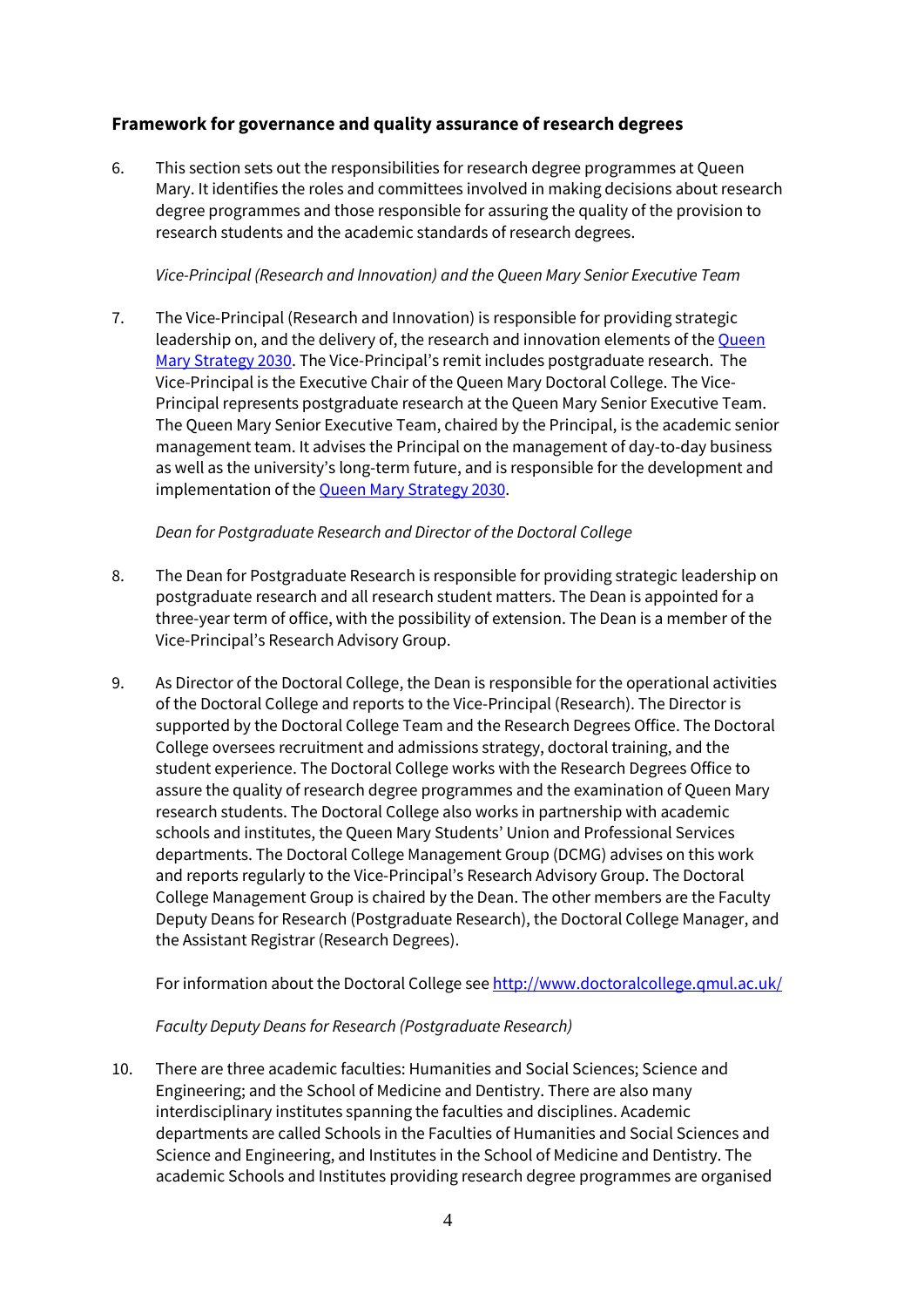within the three faculties. Each Faculty has a Dean for Research, responsible for the oversight and co-ordination of research activity in their respective Faculty. The Dean for Research delegates authority for postgraduate research to the Deputy Dean for Research (Postgraduate Research). The delegation cannot be transferred further to another individual. The Deputy Dean has specific responsibility for research degree students and programmes in their Faculty, and provides training and advice to academic staff.

11. The Deputy Deans work closely with the Dean for Postgraduate Research and are part of the Doctoral College. They are key members of the Doctoral College Management Group and the Research Degrees Programmes and Examinations Board.

*Senate and the Research Degrees Programmes and Examinations Board*

- 12. Senate is the committee with primary responsibility for oversight of the academic activity of Queen Mary including, amongst other things, academic standards, academic freedom and research. For information about Senate see <http://www.arcs.qmul.ac.uk/governance/senate/> The Dean and the Vice-Principal (Research and Innovation) attend the Senate.
- 13. The Research Degrees Programmes and Examinations Board (RDPEB) has delegated authority from Senate to approve the appointment of examiners and the award of research degrees following the completion of the procedures for these processes, and applications for the interruption of studies and extension of registration. The Board also considers proposals for new research degree programmes, and reviews annually the Academic Regulations for research degrees and this Code of Practice. The Board is chaired by the Dean for Postgraduate Research, supported by staff in the Research Degrees Office. The members are the Faculty Deputy Deans for Research and a second representative from each Faculty from amongst the Directors of Graduate Studies. The Doctoral College Manager is in attendance for the part of the meeting considering policies and processes.

#### *Schools and Institutes*

- 14. At School/Institute level, the Head of School/Director of Institute is responsible for the quality of the student experience. Each School/Institute has a designated individual who takes responsibility for research and research student matters, typically a Director of Research. The responsibilities of the Director of Research for research student matters and decision-making are usually delegated to one or more School/Institute Directors of Graduate Studies. A School/Institute may appoint a Deputy Director of Graduate Studies to lead on a specific aspect of research degree matters, who reports to the Director of Graduate Studies. Delegated responsibilities cannot be transferred further to another individual without the approval of the Head of School/Institute.
- 15. Each School and Institute has identified members of Professional Services staff who are available to advise and support research students, and to support their School/Institute Director(s) of Graduate Studies.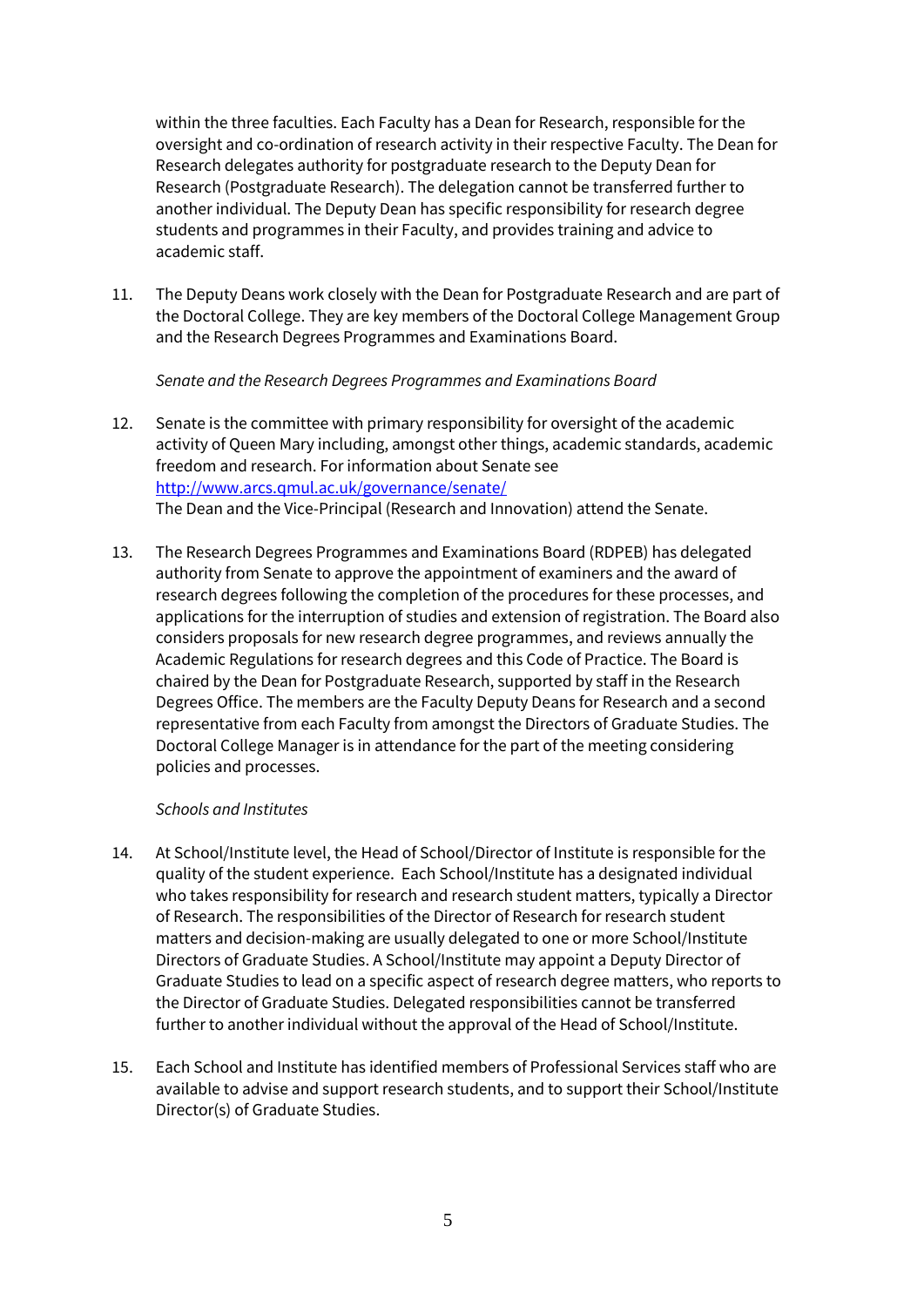#### *Research Degrees Office*

- 16. Regulations for research degrees, studentship stipend payments and operational processes, including enrolment, management of student records and the examination and award process, are handled by the Research Degrees Office in conjunction with the Dean for Postgraduate Research, the Faculty Deputy Deans for Research, and the Vice-Principal (Research and Innovation). Policy documents, guidelines and other information can be found on the [Research Degrees Office webpages.](http://www.arcs.qmul.ac.uk/research-degrees/index.html)
- 17. Research studies programmes that involve collaboration with other institutions or organisations are governed by any additional requirements set out in the agreements for such collaborative provision.

#### **Research environment**

- 18. Schools/Institutes are responsible for providing their students with a sufficiently supportive and active research environment. Schools/Institutes wishing to accept research students must satisfy the following criteria:
	- [a] at least five research-active staff (academic staff and Principal Investigators);
	- [b] a target of a 4-year thesis submission rate (and equivalent for part-time students) in line with the Queen Mary Strategy.
- 19. New research studies programmes should be initiated and developed within Schools/Institutes that fulfill the above criteria.
- 20. The Faculty Deputy Deans for Research work with the Dean for Postgraduate Research, their Faculty Dean for Research and School/Institute Directors of Graduate Studies within their Faculty to ensure the provision and enhancement of an appropriate research environment for research students.

## **Selection and admission of students**

21. Applications for admission to Queen Mary are considered in line with the Admissions [policies.](http://www.arcs.qmul.ac.uk/policy/) General and programme-specific requirements for entry to Queen Mary are approved by the Senate, or its delegated authority. Entry requirements may be adjusted as Queen Mary deems appropriate, and shall be published annually by the start of the relevant admissions cycle.

## **Enrolment and registration**

22. A student is required to enrol with Queen Mary at the start of their research degree programme and to register for the research studies programme. Research degree students may, with the agreement of their School or Institute, enrol at any one of the defined entry points during the year. The main enrolment points are in September,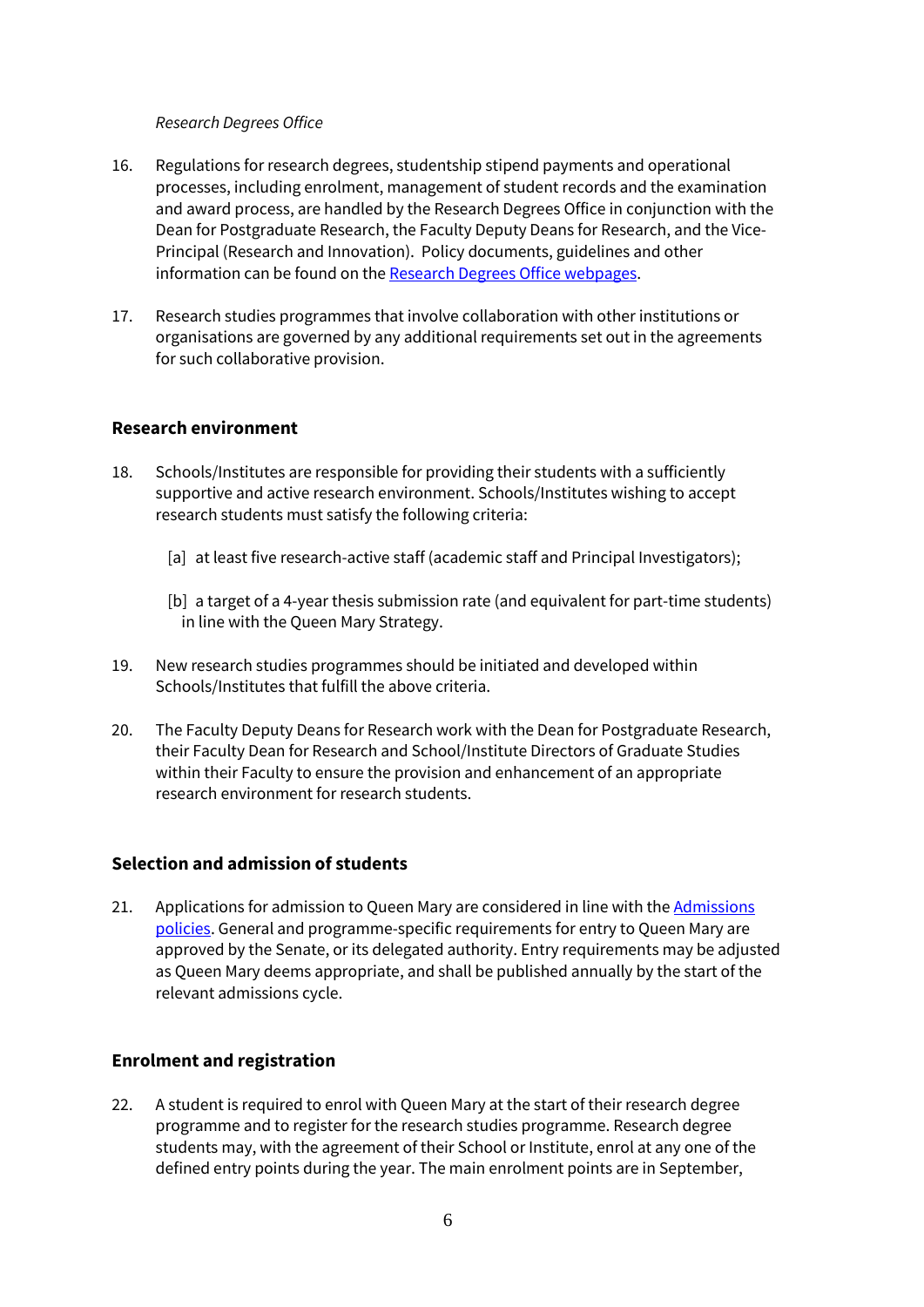January and April. Exceptionally a student may enrol at other defined dates through the year at the request of their School/Institute. In such cases a student would be permitted to enrol on the first working day of a particular month with the approval of their School/Institute and the Admissions Office. The situations in which an exception might be made include: restrictions on external funding start and end dates; SMD Clinical Research Fellows release dates from clinical duties; and delayed visa decisions so long as the applicant had applied to Queen Mary and for their visa in sufficient time to allow these to be processed before the programme start date.

- 23. Exceptionally, a student may be permitted to enrol as an associate student and undertake a period of guided study and/or research, normally for a period of up to six months (and not exceeding twelve months) with specified conditions to be met for admission to the research studies programme. This period does not count towards the minimum registration period required for award. Where the conditions of admission to the research studies programme are not met, the student is normally required to terminate their studies at the end of the period of registration as an associate student.
- 24. Students are required to re-enrol each academic year for the duration of the programme of studies (including during the period of writing-up of the thesis and examination) regardless of the mode of attendance and until their degree is awarded. Failure to reenrol results in termination of registration. Research students are directed to review Queen Mary regulations and policies at the point of enrolment.
- 25. The minimum and maximum registration periods are specified in the [Academic](http://www.arcs.qmul.ac.uk/media/arcs/policyzone/academic/Academic-Regulations-2020-21-FINAL.pdf)  [Regulations.](http://www.arcs.qmul.ac.uk/media/arcs/policyzone/academic/Academic-Regulations-2020-21-FINAL.pdf)
- 26. Following submission of the thesis for examination a student continues to be enrolled fully on their programme of study until the degree is awarded or registration is terminated. The period of enrolment under examination is usually seven months, assuming an outcome of minor corrections and approval of the corrected thesis by the examiner(s). This period would be longer for outcomes requiring a longer period to make corrections.

#### **Induction**

- 27. Responsibility for student induction is shared between the School/Institute and the Doctoral College. Both the Doctoral College and Schools/Institutes should provide induction to their students.
- 28. The Doctoral College induction will cover:
	- [a] introduction to the overarching governance of research degree programmes at Queen Mary;
	- [b] introduction to the Doctoral College and its activities and support for students;
	- [c] introduction to the general structure of research degree programmes and arrangements for the monitoring of progression;
	- [d] introduction to the support available from the Research Degrees Office;
	- [e] introduction to research and professional/technical support services;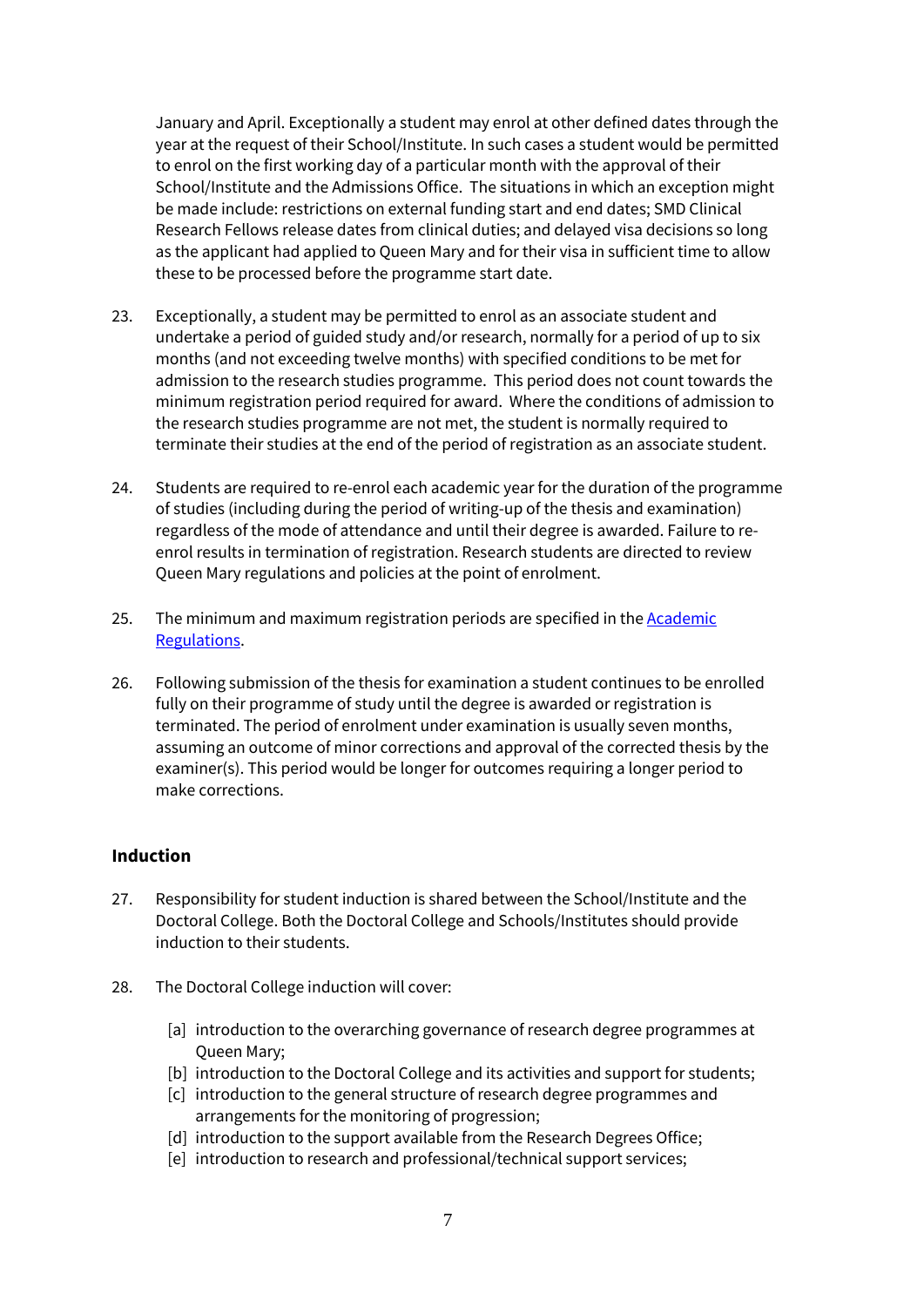- [f] details about opportunities and requirements for research and transferable skills development, and the training provided by the Researcher Development Team in the Queen Mary Academy;
- [g] expectations on attendance, hours of work and holiday arrangements;
- [h] arrangements in the event of inadequate progress;
- [i] who to contact in the event of a problem or complaint;
- [i] introduction to policies and procedures on research integrity and ethics, plagiarism and research misconduct; and
- [k] advice on Queen Mary services including central library and computing services, and support services such as Advice and Counselling, and the Careers Service.
- 29. Schools and Institutes must also provide appropriate and complementary induction activities for research degree students, including:
	- [a] introduction to the structure and research portfolio of the School/Institute;
	- [b] introduction to research and professional/technical support services in the School/Institute;
	- [c] introduction to the School/Institute structure of the research studies programme and arrangements for supervision and the monitoring of progression;
	- [d] wider academic opportunities (seminars, journal clubs, research networks) including opportunities for meeting other research students and staff and opportunities to present research to peers;
	- [e] teaching opportunities;
	- [f] skills training available within and outside the School/Institute;
	- [g] mechanisms for providing feedback to the School/Institute, including opportunities for representation on relevant committees such as Staff Student Liaison Committees.
	- [h] health and safety procedures;
	- [i] advice on personal safety and security;
	- [i] how to raise concerns and/or make a complaint within the School/Institute.
- 30. It is the School/Institute's responsibility to provide a handbook or guidance notes for research students and to review the handbook each year to ensure that it reflects any changes in regulations or policies relating to research degrees. Information related to induction must be included in the handbook for research students.
- 31. Students will have an initial meeting with their primary supervisor as soon as possible following the beginning of their programme. This meeting will cover:
	- [a] the nature of the supervisory relationship and composition of the supervisory team, including responsibilities and expectations;
	- [b] discussion of the research topic proposed, initial routes of enquiry and objectives;
	- [c] identification of initial training needs and formulation of a training plan;
	- [d] recording supervision meetings using the Supervision Log on MySIS; and
	- [e] how the student's progress will be assessed.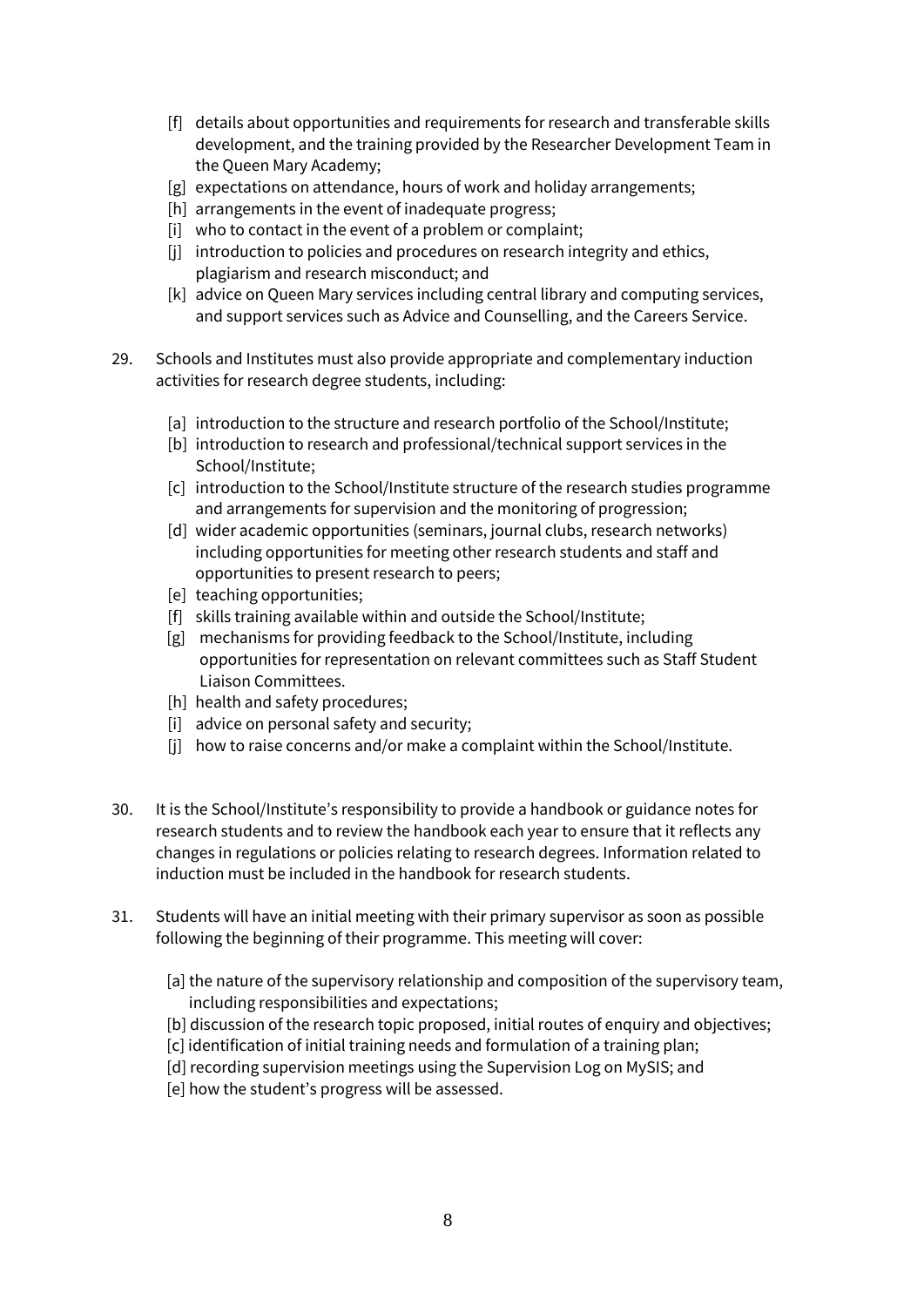## **Attendance**

- 32. Full-time students are expected to undertake a full study week of 35 hours on their research studies.
- 33. Part-time students should reach an agreement with their supervisors at the start of their registration as to the proportion of time they will spend on their research degree programme to enable them to submit within the prescribed period. The Academic Regulations for Research Degrees state that the workload of a part-time student is deemed to be 50% of that of a full-time student. It is recognised that the time a parttime student may spend on their studies may vary through the course of the programme. Any arrangement agreed should not compromise submission time within the prescribed maximum period of registration.
- 34. A student is expected to continue in the same mode of study for which they originally registered (full-time or part-time study). Requests from students to transfer between full-time and part-time status are approved by the Director of Graduate Studies. The request should usually be to make a permanent change to mode of study.
- 35. All students should agree their holiday periods with their primary supervisor. For fulltime students the annual holiday entitlement is 30 working days plus the eight UK public holidays and the four Queen Mary closure days. Holiday entitlement is pro rata for parttime students and for parts of a year. Students working in collaboration with nonacademic partners are expected to bear in mind their obligations to those partners in planning leave. Excessive absences must be reported to the Head of School/Institute and the Director of Graduate Studies via normal progress report procedures.
- 36. Students may not be absent without permission from their supervisor. In cases of illness or injury, the student should inform their supervisor(s) and the School/Institute of absence from studies. On the eighth day of the student's sickness (including nonworking days) the student should supply a doctor's certificate for any further absence and provide this to the School/Institute research student administrator. Where a student is expected to be absent for more than one month, whether consecutively or cumulatively, the student must apply to interrupt their studies (see 75-84 below).
- 37. If a student is experiencing difficulties in their general attendance or their submission of work does not meet the School/Institute requirements, this should be discussed with the supervisory team, and the Director of Graduate Studies if appropriate, to see what support might be offered to the student to resolve any study difficulties.
- 38. If a student consistently misses supervision meetings or other School/Institute activities that they are expected to attend and/or does not submit work or misses deadlines as agreed with their supervisory team then a student's registration with Queen Mary may be reviewed by the School/Institute. Queen Mary may terminate the registration of a student who fails to meet the progression requirements for the research studies programme or where their general attendance or submission of work and/or completion of required activities fails to meet the stated requirements.
- 39. International students with student immigration permission (including Tier 4) sponsored by Queen Mary may be at risk of having their visa curtailed if they do not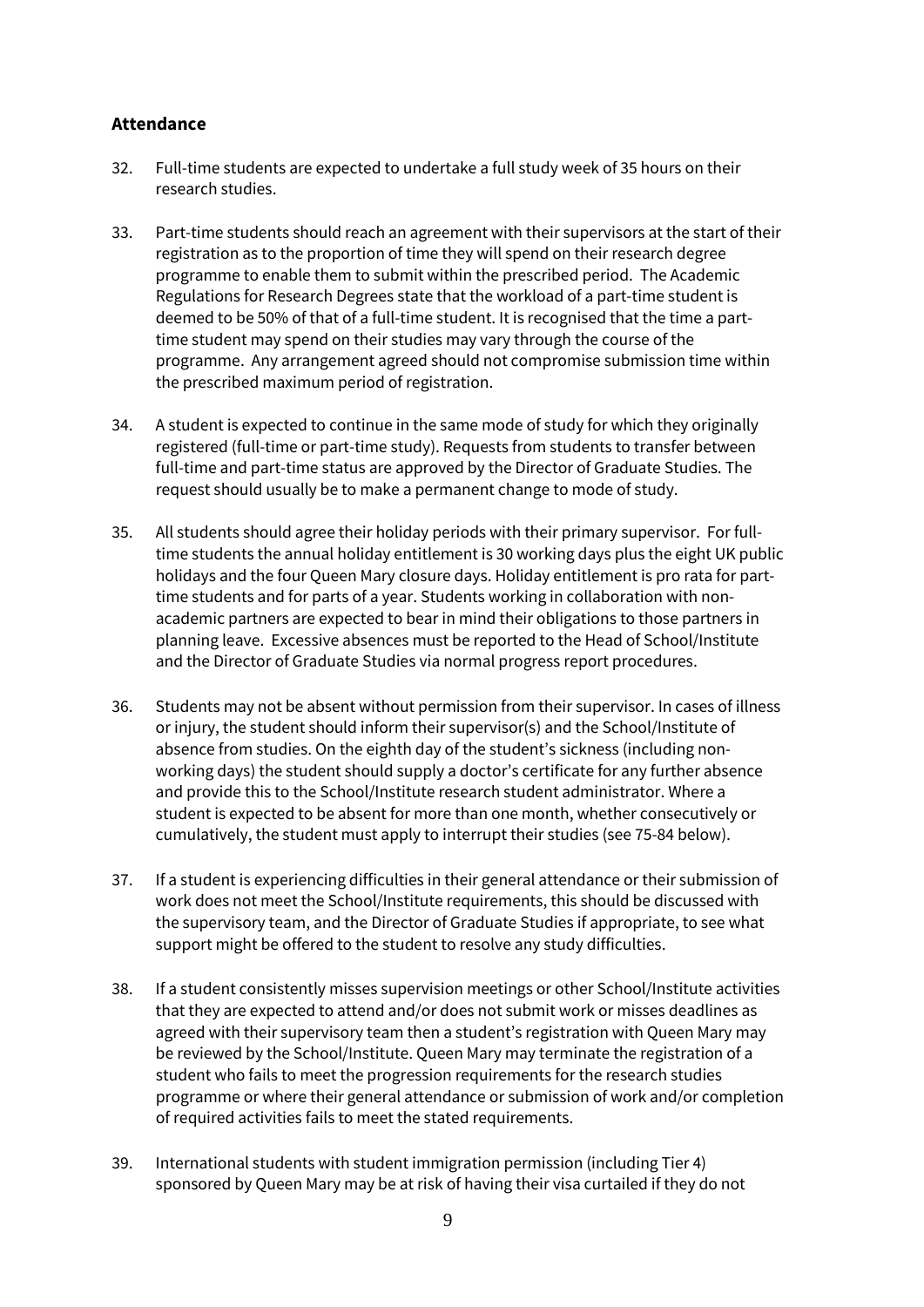engage regularly and consistently with their research studies programme. The Advice and Counselling Service provides support to international students on immigration matters. Please see<https://www.welfare.qmul.ac.uk/international> for further information.

## **Supervision**

40. The School/Institute's Director of Graduate Studies is responsible for establishing supervision arrangements for each student that conform to this Code, and may be required to report on these arrangements to the Faculty Deputy Dean for Research.

#### **The Supervisory Team**

- 41. Each research student will have an identified primary supervisor who is their main point of contact with the School/Institute and must be a member of academic staff at Queen Mary (whether Teaching & Research, Teaching & Scholarship, or Teaching & Professional Practice), as part of their supervisory team.
- 42. Each supervisory team must normally include at least two members of academic staff from Queen Mary, of which either the primary or secondary supervisor or both must be research-active. The primary and second supervisors' contract periods will normally extend to cover at least the expected duration of the student's research programme. Additional members of the supervisory team can include members of post-doctoral research staff, industrial partners or other external collaborators. The division of roles and responsibilities between members of the supervisory team will be clearly set out and agreed with the student at the start of the research programme, and when any changes are made to the team.
- 43. If the primary supervisor identified for a student has not previously been part of a successful supervisory team (supervising a student to a timely completion) then cosupervision arrangements must be put in place and the second academic supervisor must have experience of supervising a research student through to timely completion. Together the co-supervisors will jointly undertake to ensure that the responsibilities of supervisors are met. Only one supervisor can be designated as the primary supervisor.
- 44. Supervisors will normally have a maximum of 8 research students for whom they act as primary supervisor. Allocation of supervisory responsibilities will take into account other duties and professional commitments. Supervisors should have sufficient time for adequate contact with each of their research students to carry out their responsibilities effectively.
- 45. If the primary supervisor leaves Queen Mary the School/Institute must appoint a suitable replacement, normally the existing second supervisor. A departing primary supervisor may continue as an external member of the student's supervisory team, but in all cases a replacement primary supervisor must be appointed to act as the main point of contact with Queen Mary as well as a new second supervisor if appropriate.
- 46. Temporary arrangements will be made by the Director of Graduate Studies to cover periods of prolonged absence on the part of supervisors (for example, parental or sick or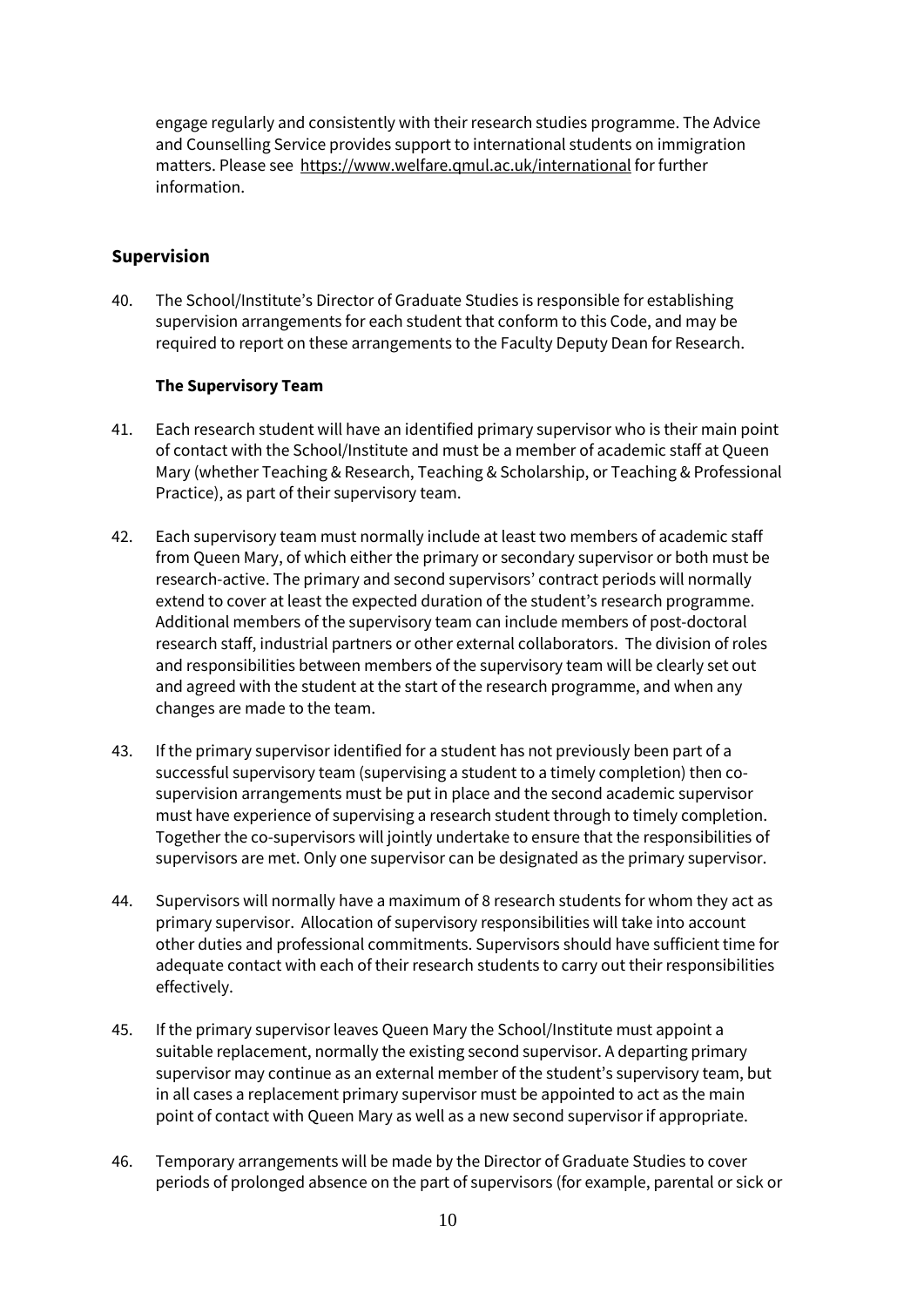unpaid leave). During periods of research leave (sabbatical or otherwise), it is the normal expectation that supervisors continue in their role. Supervisors should discuss this matter with their Head of School/Institute as part of the approval process for their leave application, and inform their Director of Graduate Studies in good time if leave has been granted. In very exceptional circumstances, where adequate supervision would not be possible during research leave and the other member(s) of the team are unable to take a leading role in supervision, the Director of Graduate Studies will make temporary alternative arrangements. Their nature will also take into account the length of the leave.

47. Any problems with the operation of the supervisory team or the supervisory relationship in general should be reported to the Director of Graduate Studies in the first instance. If the student does not wish to discuss the matter with the Director of Graduate Studies, the student may report the matter to the Head of School/Institute or the Faculty Deputy Dean for Research.

#### **Supervision meetings and the Supervision Log**

- 48. For the purposes of paras. 48-50 a supervision is defined as a sustained conversation between supervisor(s) and a student about the student's research and research training. The nature of different disciplines means that supervisory practice will take a variety of forms. Supervision may include for example, one-to-one meetings, telephone conversations or video-link/online meetings. Opportunities are also made available for research students and supervisors to meet informally. Research group meetings, lab meetings and email conversations are not supervision meetings.
- 49. There should be a minimum of ten supervisory meetings per academic year for full-time students (pro rata for part-time students) held at regular intervals up to submission of the thesis for examination. This is broadly equivalent to one meeting per month for fulltime students and one meeting every two months for part-time students, taking into account holiday periods. Supervision meetings may be held with any member of the supervisory team. Meetings should normally take place in person, but may take place via other means as described in para. 48 if all participants are in agreement.
- 50. Keeping a record of supervisions which students and supervisors may refer to quickly and easily is key to successful supervision. Under the requirements of the UK Quality Assurance Agency, and for international students, UK Visas and Immigration, Queen Mary must also be able to demonstrate that students are receiving sufficient supervision and that they are engaged in their studies. To fulfil both of these responsibilities, students and supervisors must use the on-line Supervision Log, accessed through MySIS. Students must record supervision reports on the log. It is the responsibility of both students and supervisors that supervisions are recorded on the log at: [https://mysis.qmul.ac.uk](https://mysis.qmul.ac.uk/) in the Research Student Data area (guidance notes are available in MySIS).
- 51. Full-time research students should enter a minimum of ten reports on the Supervision Log per academic year. Part-time students should enter a minimum of five reports on the log per academic year. Reports should also be recorded on the Supervision Log during a period of making corrections to the thesis identified by the examiners. Failure to use the log in line with the recommendations in the Code may be taken as evidence of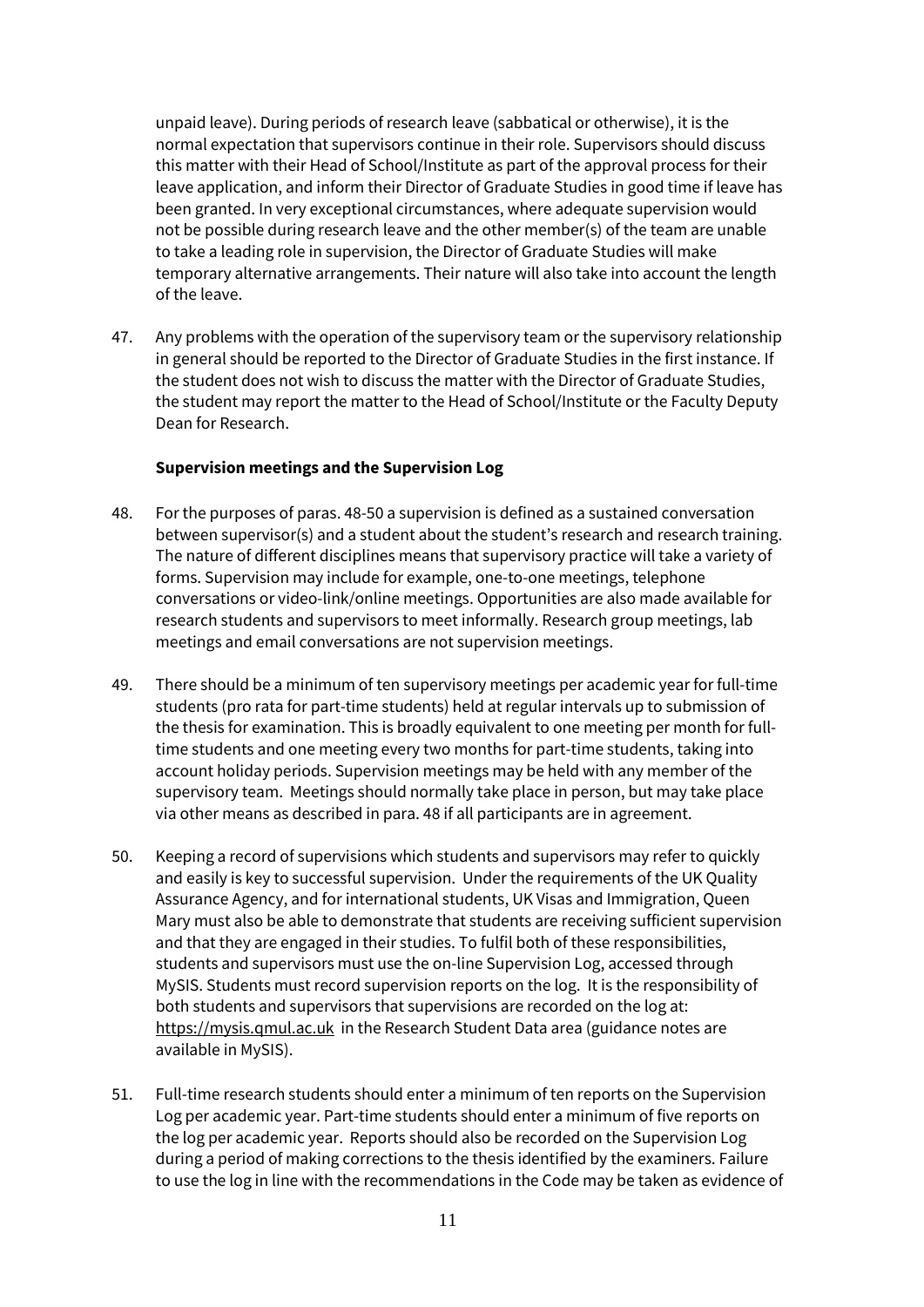lack of engagement with studies when reviewing a student's academic progress and continued registration on their programme.

#### **Responsibilities of supervisors**

- 52. Primary supervisors will:
	- [a] be sufficiently knowledgeable in the student's area of research and the research ethics and ethical matters specific to this area to provide advice for the duration of the student's studies, including a period of revision when a student has been required to make corrections to their thesis after the examination;
	- [b] arrange the first meeting with the student as soon as possible following initial enrolment on the programme, and thereafter meet the student according to a mutually-agreed schedule, to monitor progress and review the programme for future work;
	- [c] respond to student reports on supervision meetings with the primary supervisor through the Supervision Log, ideally within one week of the student logging a report. This responsibility is shared with other members of the supervisory team. Any member of the supervisory team may respond to a report;
	- [d] advise the student to be aware of, and that they should comply with, Queen Mary policies on health and safety applying to their research, and provide information on any School/Institute policies and guidance;
	- [e] give advice on scheduling work and longer-term planning towards timely submission of the research thesis and completion, and to provide advice and help when difficulties occur;
	- [f] request written work as appropriate according to an agreed timetable, and provide honest and constructive criticism, either orally or in writing. Written work should normally be returned according to a mutually agreed timetable, and students should be advised at the time of submission if other responsibilities will prevent this being achieved;
	- [g] assist the student in identifying research and other training needs at the beginning of the research programme, and in reviewing these needs over the course of the programme's duration. This assessment and review should be done by completing the Skills Assessment and Personal Development plan with the student at the start of their research studies. The plan should be reviewed before every annual progression meeting. To download the plan click here: [https://www.qmul.ac.uk/queenmaryacademy/researcher-development/resources](https://www.qmul.ac.uk/queenmaryacademy/researcher-development/resources-frameworks--surveys/phd-students/personal-development-plan/)[frameworks--surveys/phd-students/personal-development-plan/](https://www.qmul.ac.uk/queenmaryacademy/researcher-development/resources-frameworks--surveys/phd-students/personal-development-plan/) }
	- [h] provide supervision and arrange access to facilities during a period of revision when a student has been required to make corrections to their thesis after the examination;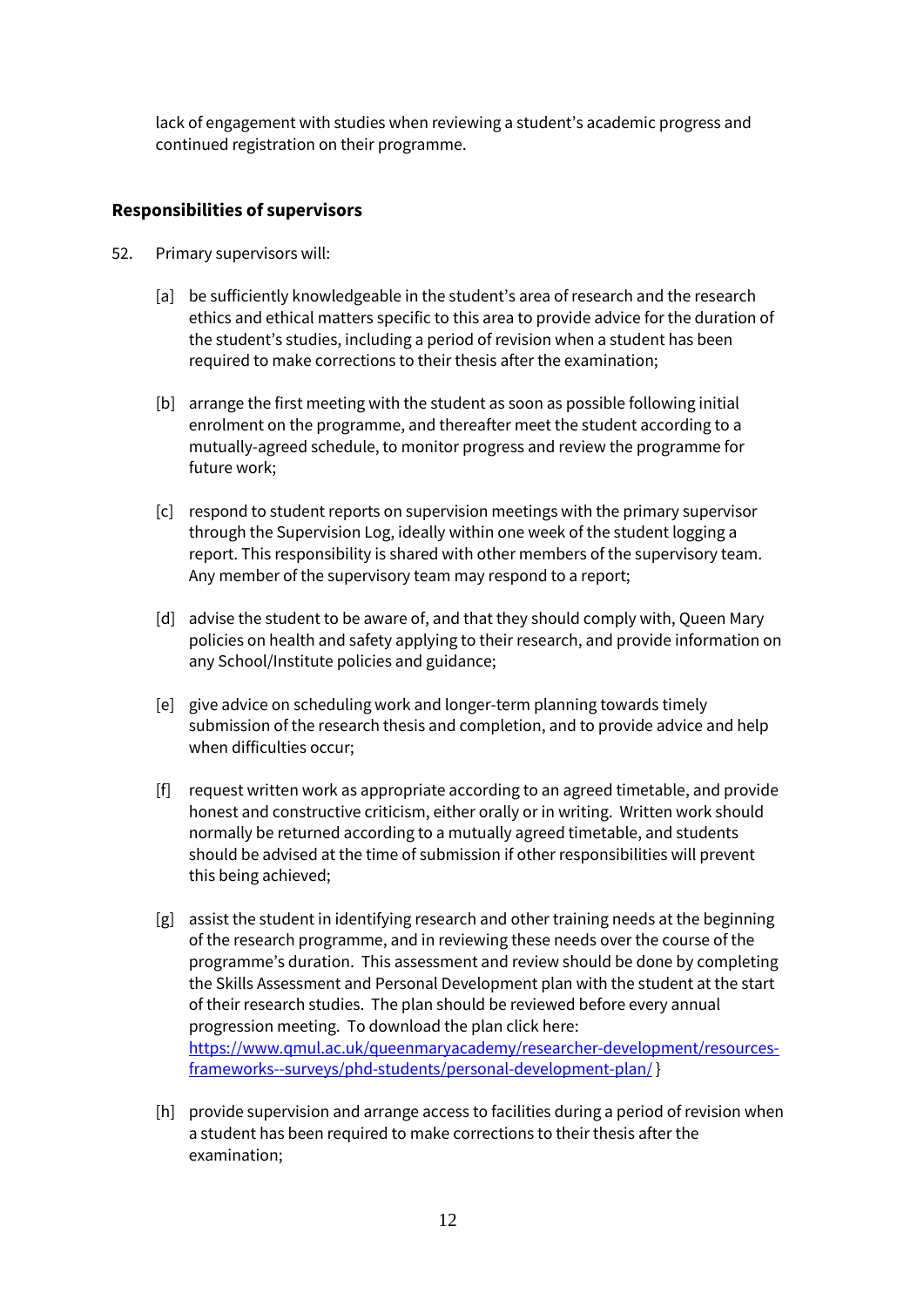- [i] be sufficiently knowledgeable of the research ethics and ethical matters specific to the student's area of research to be able to advise the student on Queen Mary policies on research integrity, including whether the student should obtain research ethics approval and, if necessary, to do so before the project begins, a Disclosure and Barring Check (DBS) or undertake a risk assessment before the research in question is undertaken. Information about Queen Mary research policies is available from the Queen Mary [policy zone](http://www.arcs.qmul.ac.uk/policy/) and the Queen Mary Ethics of [Research Committee.](http://www.jrmo.org.uk/performing-research/conducting-research-with-human-participants-outside-the-nhs/)
- [j] advise the student on discussing work or sharing any data with third parties (bearing in mind the need to maintain confidentiality), and introduce them to other scholars in the field;
- [k] monitor the student's progress and inform them if it is not satisfactory, and report issues on student progress to the Director of Graduate Studies if appropriate;
- [l] inform the School/Institute Director of Graduate Studies, the Research Degrees Office, and any funding body if the student ceases to attend regularly, or fails to progress over a prolonged period;
- [m] approve examination entry on MySIS and submission of the thesis for examination which requires the supervisor to sign the thesis submission form;
- [n] nominate through MySIS potential internal and external examiners for the student's final examination and arrange a mutually convenient date and place for the oral examination;
- [o] respect and adhere to the Queen Mary Charter ["Our Community"](https://www.qmul.ac.uk/ourcommunity/) and the Dignity at [Work and Study policies,](http://www.hr.qmul.ac.uk/procedures/policies/dignity/) behaving honestly and with integrity at all times.
- 53. If the primary supervisor changes part way through a student's studies or in the later stages of writing the thesis, the responsibilities of the new primary supervisor may be different to those required earlier in the student's research studies. The role of the new primary supervisor will be considered in relation to the stage of the student's research studies and the contribution of the second supervisor and the supervisory team as a whole. The role of the primary supervisor may change from leading advice on research studies to guiding the student through the writing and examination process and other members of the supervisory team will provide the subject expertise, or the departing primary supervisor may continue as an external member of the student's supervisory team. If the revised supervisory team considers that the stage of the student's studies requires research specialist knowledge and this is not available within Queen Mary, the Director of Graduate Studies may be asked to consider if input from an external with research specialist knowledge of the student's research field may be arranged. The division of roles and responsibilities between members of the supervisory team will be clearly set out and agreed with the student when any changes are made to the team.
- 54. The second supervisor is an integral and essential part of the supervisory team. Their precise role and input will be different for each student, and is dependent on circumstances surrounding the project, the student and the relationship with the first supervisor. The general expectations of the second supervisor are that they: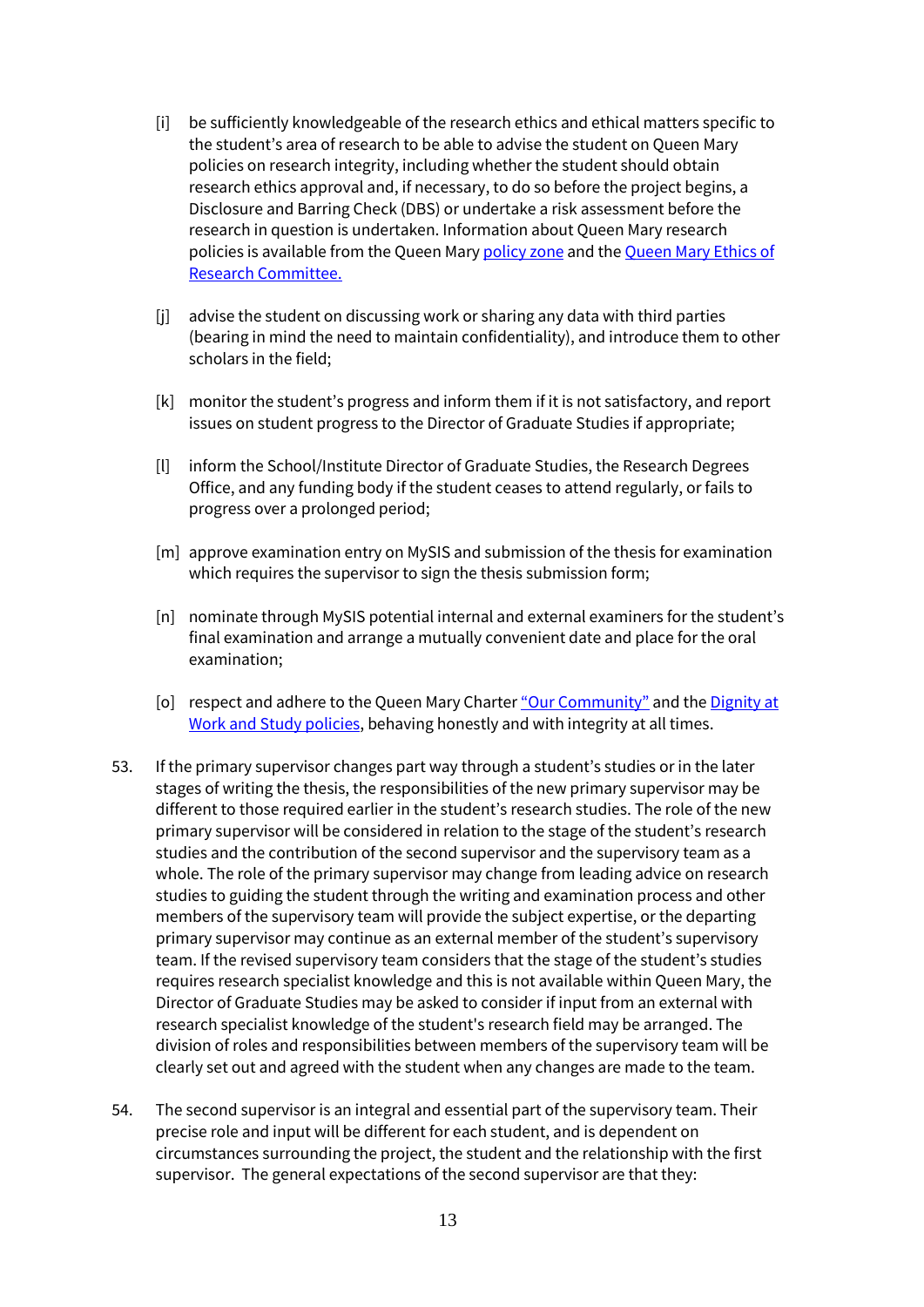- act in an advisory role to both the student and, if required, the first supervisor;
- may have oversight of the research programme with respect to the progression and development of the student (particularly where the first supervisor may not have substantial supervision experience);
- act as a point of contact for the student on academic and pastoral issues;
- may complement the expertise of the first supervisor in driving the research project forward; and
- provide continuity of supervision in the event of the first supervisor leaving Queen Mary or being absent.
- 55. All new supervisors must undertake the training for this role provided by the Doctoral College. All supervisors must undertake 'refresher' training, which may be provided at Faculty or School/Institute level, every two years. Attendance at supervisor training is recorded on HR staff records.

## **Responsibilities of students**

- 56. Students will:
	- [a] work diligently on the programme of research and aim to complete the programme and submit the thesis within the agreed time frame. For example:

| <b>Programme length</b> | Thesis submission deadline from<br>initial date of enrolment |
|-------------------------|--------------------------------------------------------------|
|                         |                                                              |
| Four years full-time    | 3 years 364 days                                             |
| Five years full-time    | 4 years 364 days                                             |
| Seven years part-time   | 6 years 364 days                                             |

Students who have changed their mode of study from full-time to part-time (and vice versa), interrupted their studies, or have been granted an extension to their period of registration will have a different thesis submission deadline to the guide above. Each student's thesis submission deadline is shown in their MySIS details page. Please contact the Research Degrees Office with any queries about the thesis submission deadline.

If the thesis submission deadline falls on a Saturday, Sunday or UK Bank Holiday, the two bound copies of the thesis must be submitted by 4.00 p.m. of the final working day before the deadline<sup>[1](#page-14-0)</sup>. [Please see footnote 1 below.]

[b] take overall responsibility for their research and the work produced;

<span id="page-14-0"></span> $1$  The Research Degrees Board has agreed to continue the exception, due to Covid-19 related issues, that in the 2021-22 academic year a student may submit their thesis for examination by email to the Research Degrees Office a[t researchdegrees@qmul.ac.uk.](mailto:researchdegrees@qmul.ac.uk) The two bound copies are not required. An electronic copy of the thesis will be sent to the examiners. Please see the RDO webpages and Covid-19 FAQs for research students.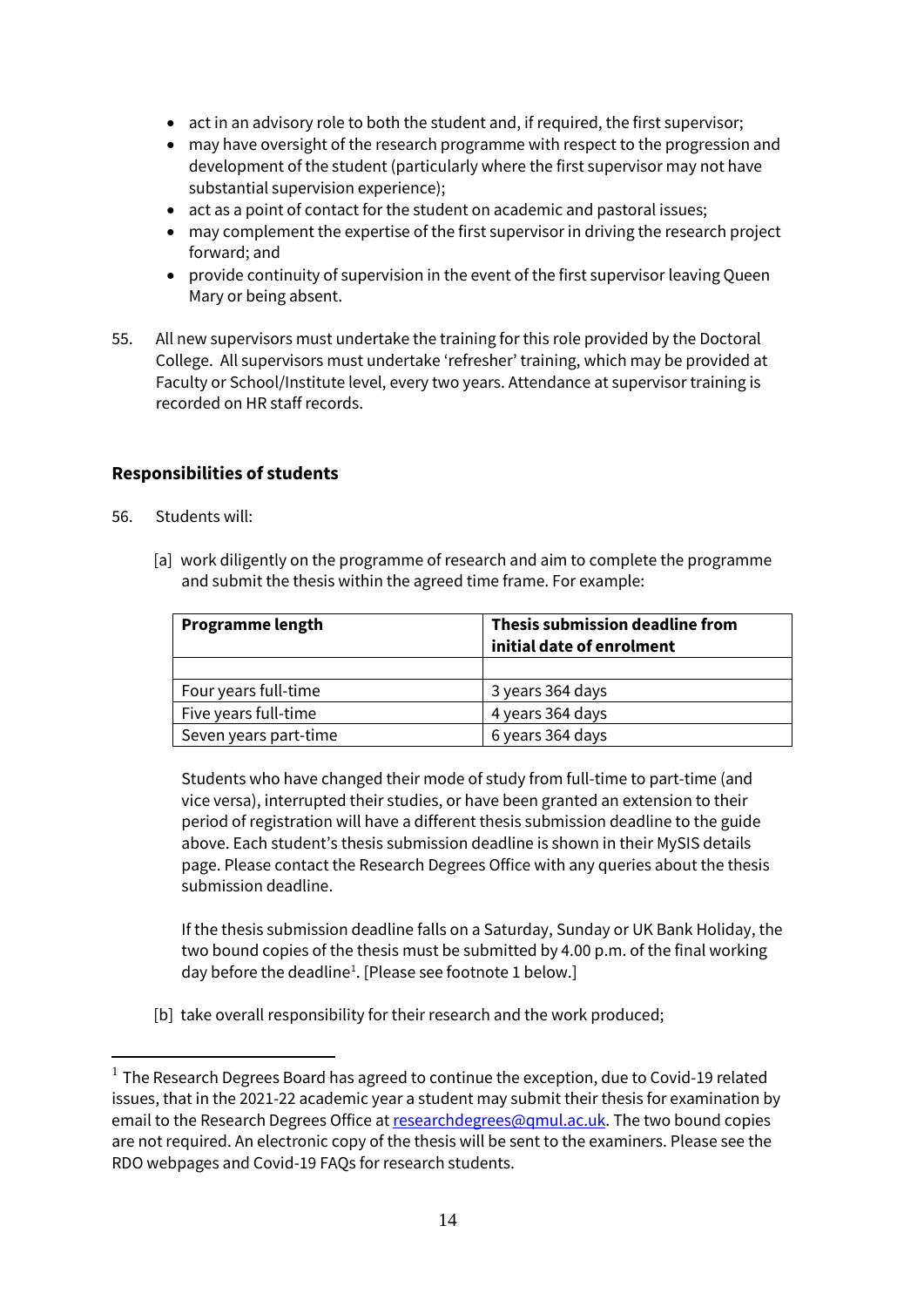- [c] carry out research in compliance with Queen Mary and School/Institute health and safety policies;
- [d] take a pro-active role in discussing with the supervisory team the type of guidance and comment that is most helpful at different points in the progress of the research;
- [e] agree a schedule of meetings with the supervisory team, and attend these promptly;
- [f] full-time research students must submit a minimum of ten reports on the Supervision Log per academic year. Part-time students must submit a minimum of five reports on the log per academic year. Reports should cover topics discussed at supervisory meetings and include any relevant training undertaken/courses attended;
- [g] submit written material as required to a timetable agreed with the supervisor for comment and discussion, and respond honestly and constructively to comments and suggestions (although this does not alter the student's overall responsibility for the work);
- [h] attend any programme(s) of researcher development and research skills training, taught classes and research seminars as agreed with the supervisory team, or required by the School/Institute and the student's funding body;
- [i] record evidence of engagement with research and skills training on the Skills Points System. Students who complete 210 points of training by the submission of their thesis for examination will receive the Queen Mary Diploma in Researcher Development (se[e http://www.doctoralcollege.qmul.ac.uk/?page\\_id=55\)](http://www.doctoralcollege.qmul.ac.uk/?page_id=55);
- [i] conform to all Queen Mary policies on research integrity, and associated processes, including submitting an application for ethical approval for their research where necessary or a Disclosure and Barring Service (DBS) application. Information about Queen Mary research policies is available from the Queen Mary policy zone at [http://www.arcs.qmul.ac.uk/policy/index.html;](http://www.arcs.qmul.ac.uk/policy/index.html)
- [k] inform the supervisory team of any problems or difficulties when they arise;
- [l] submit reports for assessment and other work to inform decisions about their progress as required;
- [m] enrol as a student of Queen Mary at the beginning of the programme of study, and re-enrol subsequently at the start of each academic year until the degree is awarded;
- [n] monitor their @qmul.ac.uk email address issued to them at enrolment to ensure they are receiving all formal communications from Queen Mary. Official emails relating to periods of re-enrolment, progression or status transfers etc. will only be sent to this address, regardless of whether the student subsequently receives an additional departmental email address. It is the student's responsibility to set up forwarding from their official account to other addresses as needed / appropriate;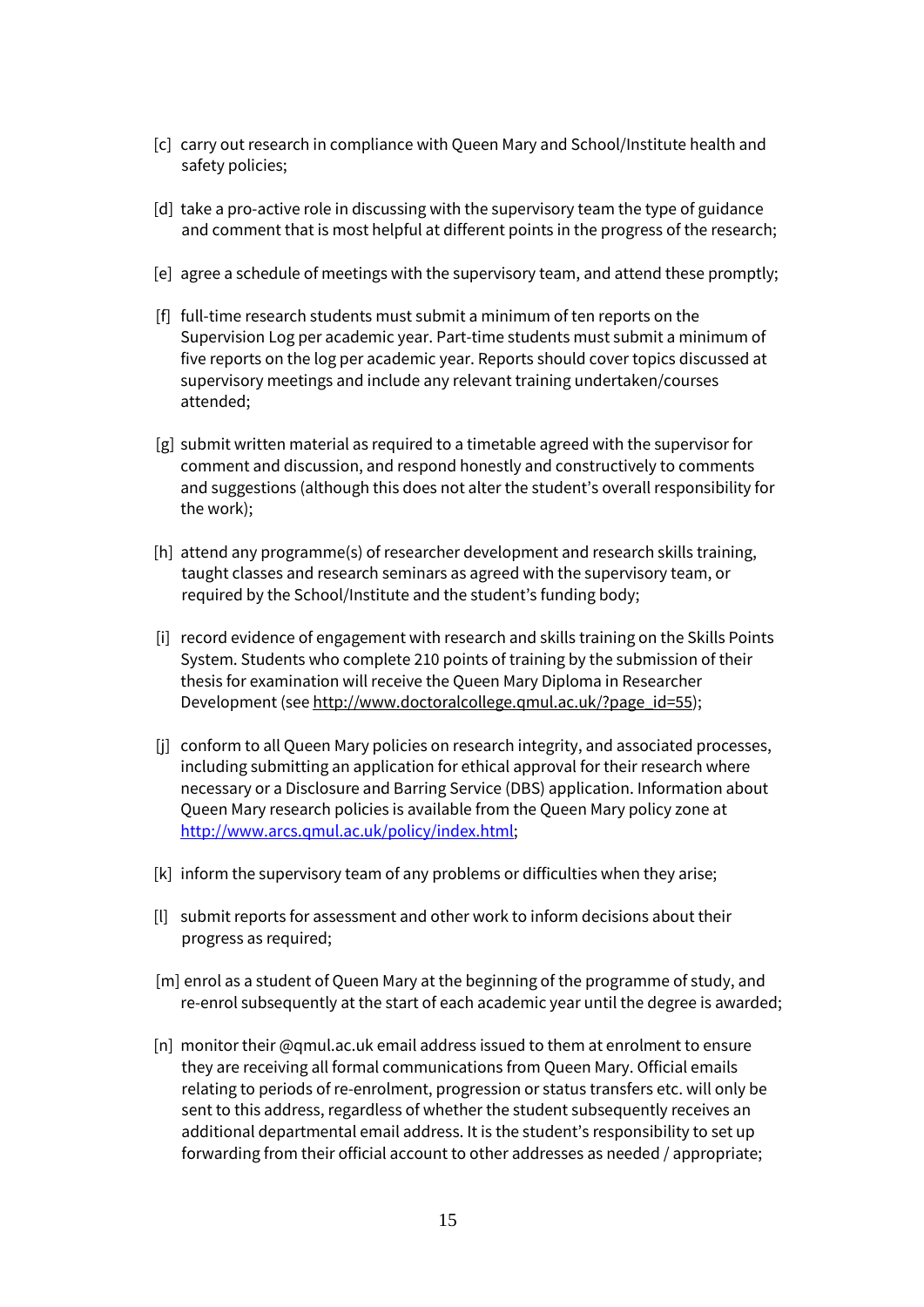[o] respect and adhere to the Queen Mary Charte[r "Our Community"](https://www.qmul.ac.uk/ourcommunity/) and the Dignity at [Work and Study policies,](http://www.hr.qmul.ac.uk/procedures/policies/dignity/) behaving honestly and with integrity at all times.

## **Responsibilities of Directors of Graduate Studies**

57. The Head of School/Director of Institute delegates responsibility for research student matters through the Director of Research usually to the Director(s) of Graduate Studies to carry out the following duties as appropriate:

#### **Oversee and monitor provision within the School/Institute**

- [a] Oversee the admissions process for research degrees. The DGS or designated lead for graduate admissions will ensure before recommending an offer that the topic identified is appropriate for a research degree, that the necessary research facilities and research training can be provided, and that appropriate supervision is in place for the expected duration of the programme. The DGS or other designated lead for research student admissions should approve all admissions offers.
- [b] Directors of Graduate Studies are responsible for all research students with primary registration in their School/Institute. In cases of co-supervision across schools, the DGS in the School/Institute in which the student is registered approves decisions, liaising with the DGS in the other School/Institute as appropriate.
- [c] Ensure that an appropriate primary and second supervisor or supervisory team is appointed for each student.
- [d] Ensure that all research students are aware of pastoral care arrangements within the School/Institute.

(Directors of Graduate Studies are encouraged to attend the Queen Mary courses on Student Support, and Supporting Mental Health and Wellbeing in PGRs: guidance for supervisors.)

- [e] Ensure that all staff appointed as supervisors are appropriately trained for their role.
- [f] Monitor levels of supervision and reports on the use made of the Supervision Log.
- [g] Ensure that internal examiners with limited examination experience are appropriately trained for the role, on the request of the Faculty Deputy Dean for Postgraduate Research or the Research Degrees Programmes and Examinations Board.
- [h] Monitor issues arising from reports from research degree examiners and recommend appropriate action.
- [i] Attend appropriate Faculty and School/Institute committees, for example the Graduate Studies Committee and/or Directors of Graduate Studies Forums, and disseminate information back to Schools/Institutes.
- [j] Carry out an annual review of research degree programmes for their School/Institute, meeting with the Faculty Deputy Dean for Research.

#### **Develop and review School/Institute policy on progression requirements**

[k] Oversee the monitoring of student progress in accordance with the Academic Regulations and the Code of Practice.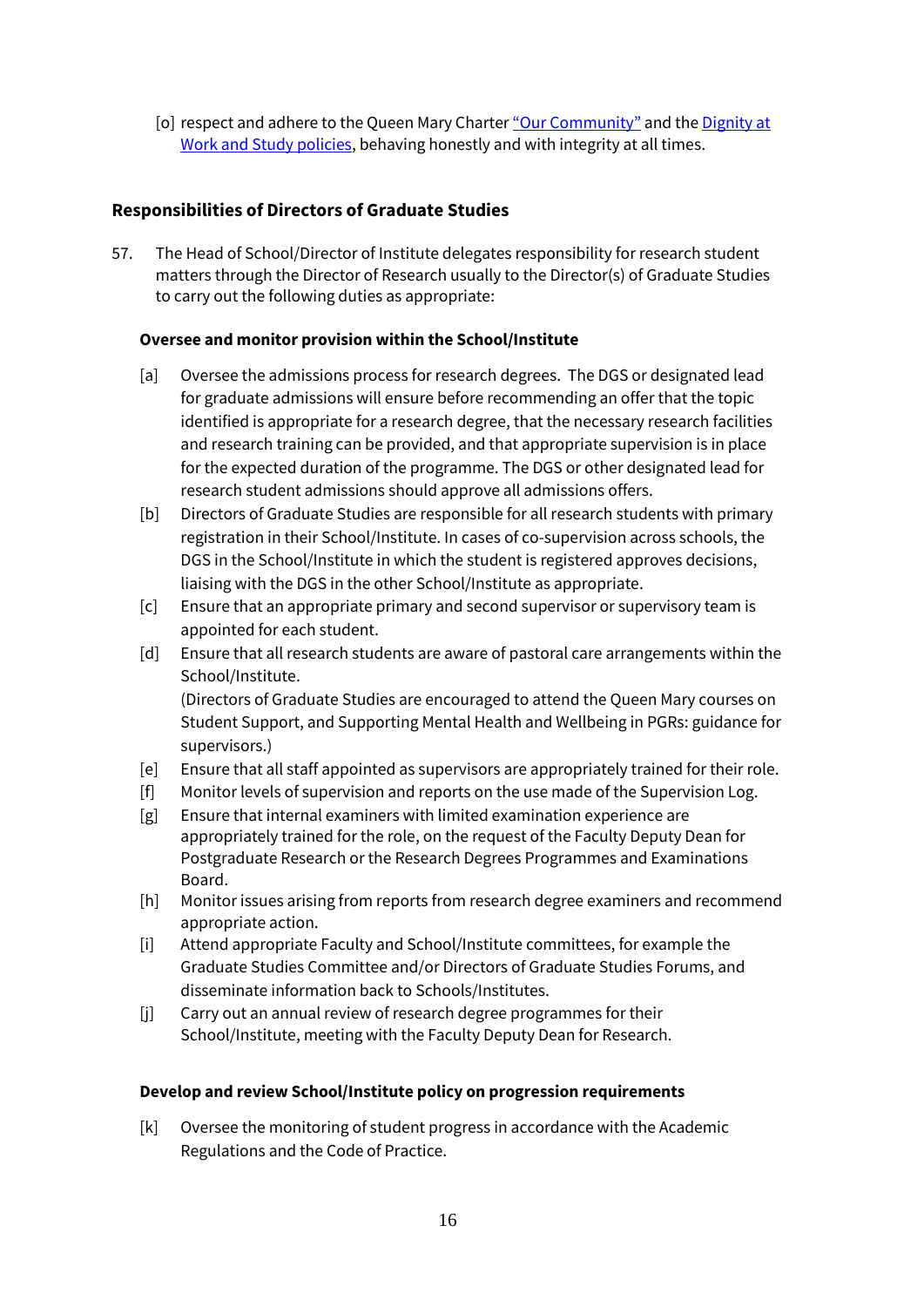- [l] Liaise with the Research Degrees Programmes and Examinations Board, via their Deputy Dean for Research, as appropriate, with regard to interruptions of study, extensions of thesis submission dates, nomination of examiners and examination outcomes, and withdrawal and de-registration from Queen Mary.
- [m] Approve formal progress and status reviews on behalf of the School/Institute.

## **Develop and review School/Institute policy regarding student feedback and complaints**

- [n] Receive and deal with student complaints and problems in the first instance.
- [o] Ensure suitable alternative supervision arrangements in the case of breakdown of relations between a supervisor and the student or where a change of supervisor is desirable. In case of absence or the departure of the primary supervisor or secondary supervisor, ensure that adequate arrangements are made for the student's continuing supervision.
- [p] Ensure that appropriate student feedback mechanisms are in place within the School/Institute, for example research student representation on the Student Staff Liaison Committee and/or Research Committee and encourage engagement with, and review results of, student surveys.
- [q] Ensure that each School/Institute has, as a minimum, at least one research student Course Representative to attend Student-Staff Liaison Committees or equivalent.

#### **Oversee and monitor research training and skills development**

- [r] Oversee and encourage student engagement with School/Institute research training programmes, and all other research and professional development training.
- [s] Ensure that all students receive appropriate training before commencing any teaching.
- [t] Encourage students to use the Skills Points System to record training and research activities.
- [u] Ensure that supervisors are completing the Skills Assessment and Personal Development Plan at the start of their student's research studies and reviewing this annually with each of their students. The plan should be discussed at annual progression review. Information is provided at [https://www.qmul.ac.uk/queenmaryacademy/researcher-development/resources](https://www.qmul.ac.uk/queenmaryacademy/researcher-development/resources-frameworks--surveys/phd-students/personal-development-plan/)[frameworks--surveys/phd-students/personal-development-plan/](https://www.qmul.ac.uk/queenmaryacademy/researcher-development/resources-frameworks--surveys/phd-students/personal-development-plan/)

## **Progression and review**

- 58. The supervisor is responsible for regular reviews of student progress and will inform the student and Director of Graduate Studies if progress is not satisfactory.
- 59. The Academic Regulations for Research Degrees outline the parameters for each of the progression points and outcomes, including transfer to writing-up status. It is the responsibility of the Director of Graduate Studies to ensure that students' progression is assessed in accordance with the Regulations and published procedures.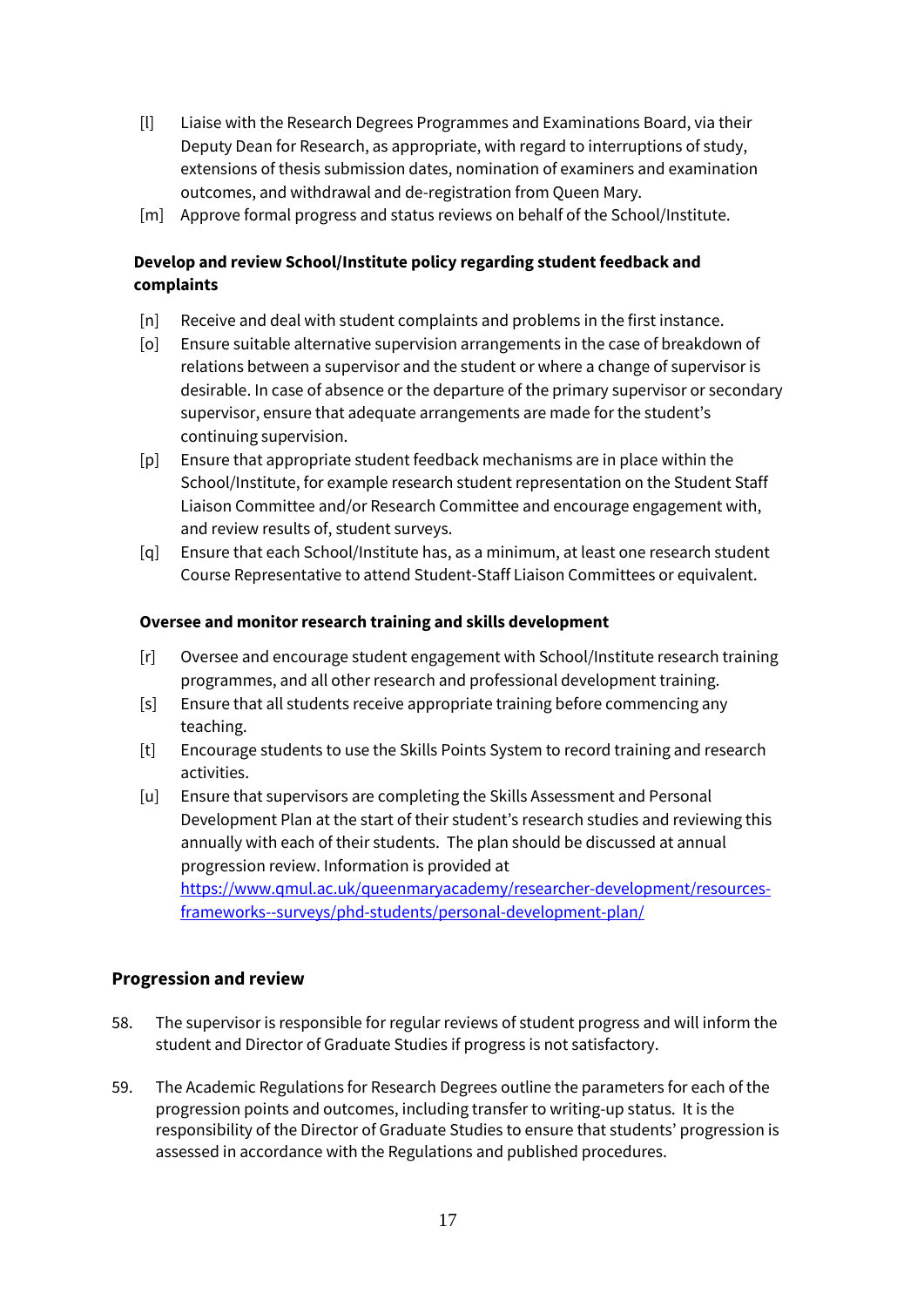- 60. The requirements for progression are set by each School/Institute. These should usually include the submission of written work by the student, a training needs analysis review using the Skills Assessment and Personal Development Plan [\(https://www.qmul.ac.uk/queenmaryacademy/researcher-development/resources](https://www.qmul.ac.uk/queenmaryacademy/researcher-development/resources-frameworks--surveys/phd-students/personal-development-plan/)[frameworks--surveys/phd-students/personal-development-plan/\)](https://www.qmul.ac.uk/queenmaryacademy/researcher-development/resources-frameworks--surveys/phd-students/personal-development-plan/) jointly prepared by the student and their supervisory team, a written report by the primary supervisor and/or supervisory team, and an oral examination. Other requirements for certain programmes may be specified in School/Institute guidance. Progression decisions are made by the Director of Graduate Studies following a report on the student's progress and recorded on MySIS.
- 61. First year progression is a formal process that permits a student to continue to the next stage/period of their research studies programme. For a full-time student on a PhD, MPhil, MD(Res) or EngD programme this takes place between 6 to 9 months after registration on the research studies programme. For a part-time student on a PhD, MPhil, MD(Res) or EngD programme this takes place between 12 to 18 months after registration on the research studies programme. A progression panel is set up to discuss and review progress with the student. The panel must include at least two people. At least one member of the progression panel should be independent of the student's supervisory team. Decisions on progression must be taken by members of the panel who are independent of the supervisory team. A student who fails to progress on the first assessment will be allowed a second attempt. Students may be deregistered if they have not achieved progression after two attempts.
- 62. Schools/Institutes also put in place arrangements for the regular monitoring and assessment of student progress after first year progression. For full-time students there should be a formal annual review of progress in each year of study following first year progression; for part-time students there should be a formal biennial review of progress (i.e. every two years). It is recommended that part-time students should complete an annual review in the intervening years. The rrequirements for each research degree programme are specified in School/Institute guidance. Reports on progress are made to the Director of Graduate Studies to consider and approve.
- 63. Progression for students on Professional Doctorate programmes (DrPS, DPsych and DClinDent programmes) is assessed as outlined in School/Institute guidance.
- 64. The outcomes of formal progress reviews are recorded on MySIS by Schools and Institutes so that the student's central record is updated appropriately.

## **Transfer to writing up status**

65. Transfer to writing up status is an academic progression point. In order to transfer to writing up status, a student is required to have completed all experimental work or collection of material related to their thesis<sup>[2](#page-18-0)</sup>, to have passed second year progression (or

<span id="page-18-0"></span><sup>&</sup>lt;sup>2</sup> In the academic year 2021-22 Schools and Institutes have the flexibility to waive the requirement that a student must have completed all experimental work or collection of material related to their thesis before applying to transfer to writing-up status where the delay in research progress has been due to the impact of Covid-19 on a student's research studies. Students should discuss the progress of their research studies with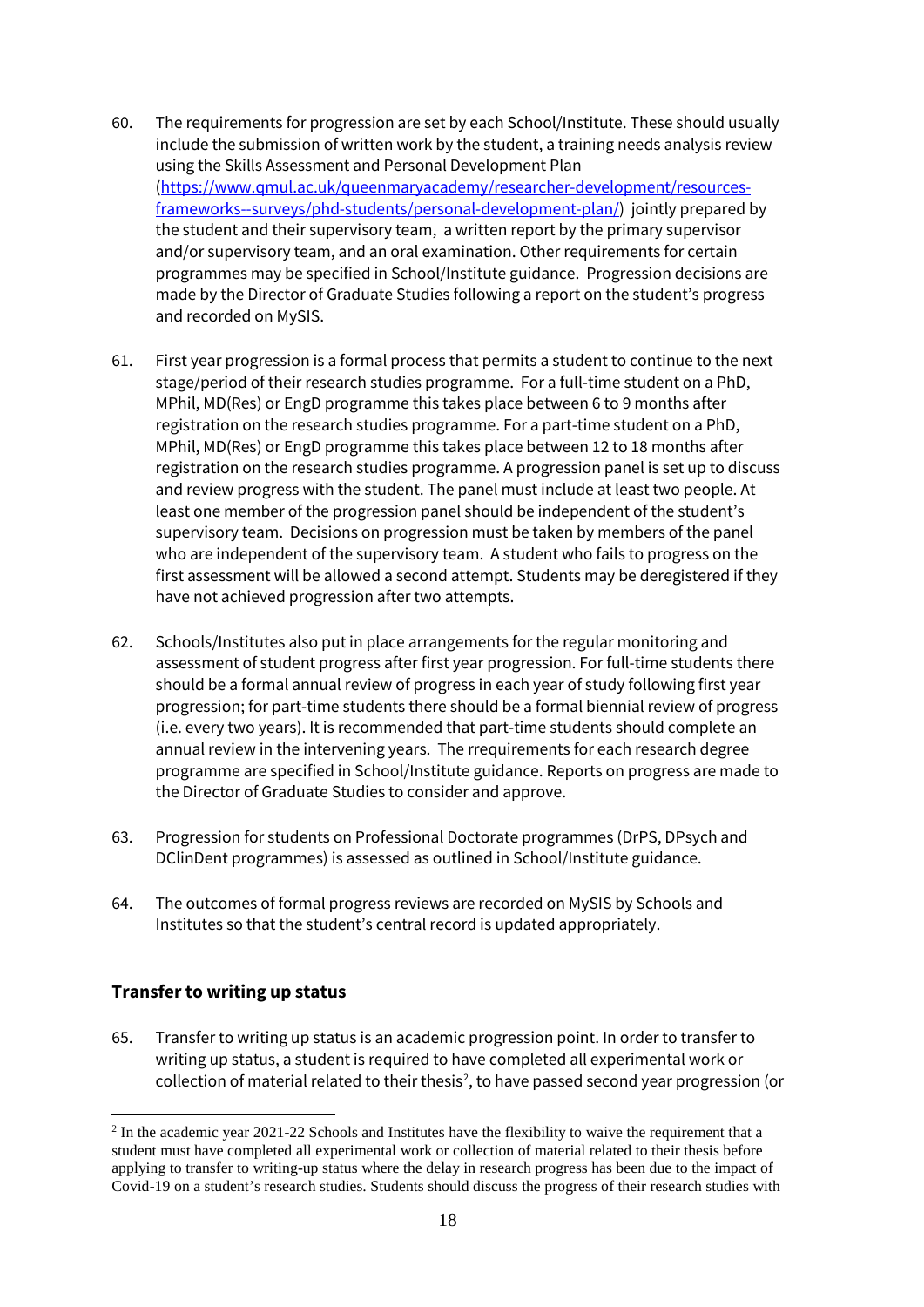equivalent for part-time students) and, in the judgement of the supervisor, be in a position to submit the thesis within 12 months. Schools/Institutes may stipulate additional requirements for approving transfer to writing up status. A student can apply to transfer to 'writing up' status only if they have completed the minimum period of study and not exceeded the maximum period of study. A student registered for MPhil/PhD can only be transferred to writing up status if they have completed the process of being assessed from MPhil to PhD registration status. The maximum period for 'writing up' is one calendar year regardless of the mode of attendance of the student. In exceptional circumstances the writing up period may be extended. The transfer to writing up application form is available through the student MySIS portal.

66. A student who submits their thesis for examination and has not applied for transfer to writing up shall be transferred to writing up status with effect from the date of submission of their thesis. A new 'examination' status is to be introduced for students who have submitted their thesis for examination.

## **Termination of registration**

- 67. The Academic Regulations outline the reasons for which a student's registration may be terminated. Schools/Institutes may recommend that a student's registration be terminated on the grounds of insufficient academic progress. This recommendation may follow a formal progress review but may also be made at other points during the programme of study. A recommendation to terminate studies outside of the formal annual progression process should only be made after the student has been given two written warnings that they are at risk of de-registration unless specified objectives are met within a clear timeframe.
- 68. Recommendations for termination of registration on the grounds of insufficient academic progress outside of the formal annual progression process must be approved by the School/Institute's Director of Graduate Studies and the Faculty Deputy Dean for Research and must be communicated to the Research Degrees Office.
- 69. The formal procedures for de-registration, and for appeals against decisions to deregister a student, are outlined in the Academic Regulations and related policies/procedures. These are available on the Research Degrees Office website. Information about how to make an appeal is available at <http://www.arcs.qmul.ac.uk/students/student-appeals/appeals/index.html>

## **Interruption of study**

70. The Director of Graduate Studies is responsible for receiving and considering student requests for interruption of studies. Requests should normally be supported by the supervisor and Director of Graduate Studies, and submitted to the Research Degrees Office to refer to the Research Degrees Programmes and Examinations Board.

their supervisor and make an assessment of the outstanding experimental work or collection of material and timetable for completing the thesis before making an application. This policy will be reviewed in 2021-22 for the 2022-23 academic year.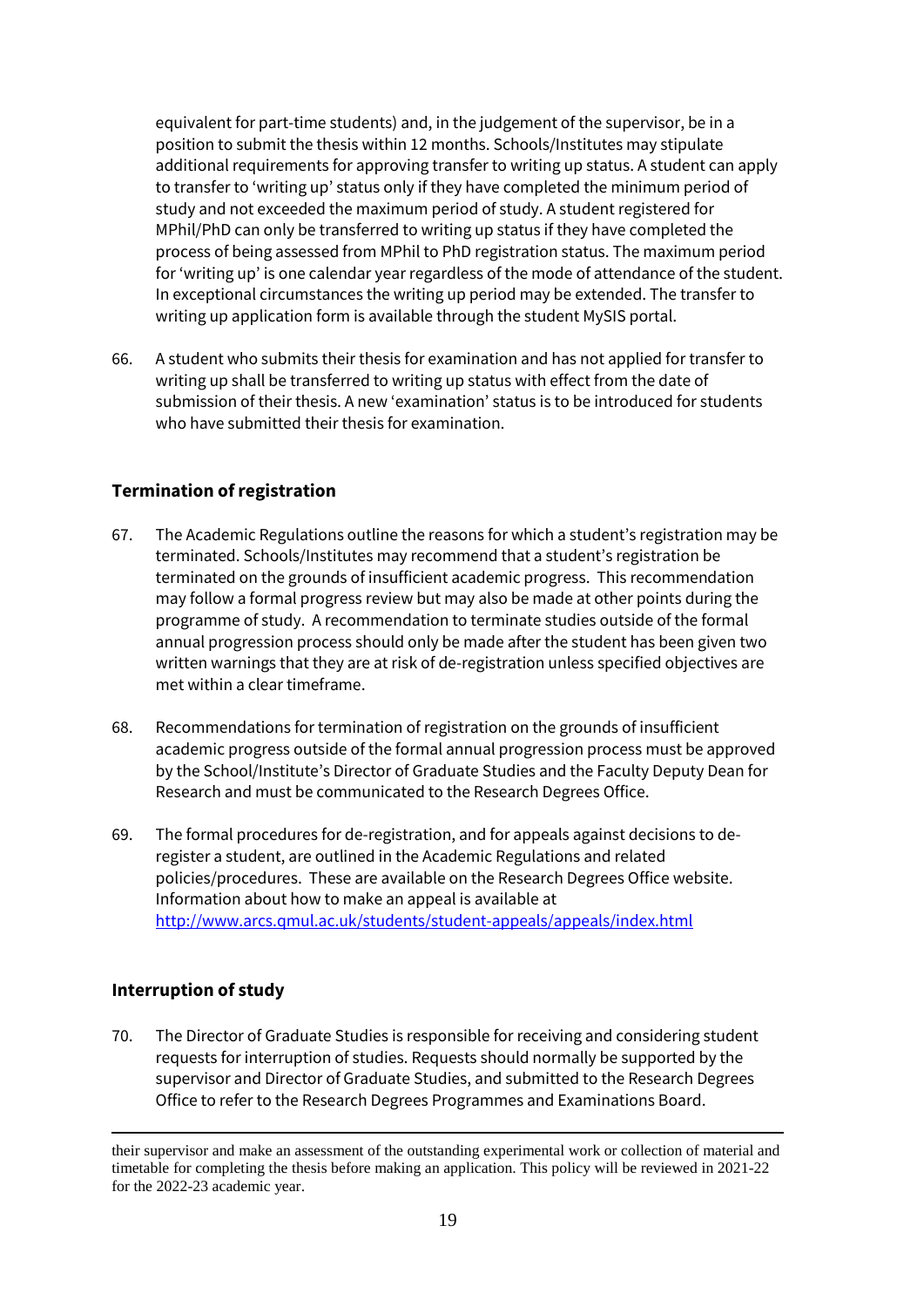- 71. Interruptions may be requested at any point throughout the period of study and throughout the period of writing up. More than one application may be submitted during the research studies programme.
- 72. During an interruption of study a student remains registered on their programme of study but ceases to be an enrolled student of Queen Mary. This has consequences for student status, funding, and immigration permission for international students. Depending on the reason for the interruption, studentship funding may be suspended during this period. Interruptions to the course of study may be permitted in accordance with th[e Interruptions Policy](http://www.arcs.qmul.ac.uk/policy/) for a number of reasons such as illness, personal and family reasons, pregnancy or pregnancy-related illness, paternity leave, adoption leave, financial difficulties. The Research Degrees Programmes and Examinations Board may also grant interruptions for other reasons it considers acceptable. Placements and internships that contribute directly to a student's research studies and from which data/results will be used in the thesis, or which are a formal part of the programme requirements, are not eligible for an interruption of studies (and a change to the thesis submission deadline). Corroborating evidence must be provided to match the period of interruption being requested as set out in the guidance on the Research Degrees webpages. Interruptions will not be granted solely on the grounds of lack of progress.
- 73. Research degree students are permitted to interrupt their studies for whole months only and must resume their studies and re-enrol at the approved re-enrolment point.
- 74. Students may only interrupt for a minimum of one month at a time. Students are permitted to interrupt their research degree programme for up to one year in the first instance. The maximum permitted period of interruption is 24 months in total. Applications that would exceed the maximum total period of interruption will be granted only in exceptional circumstances with the approval of the Research Degrees Programmes and Examinations Board and the Academic Registrar.
- 75. A student may interrupt their registration on the grounds of primary carer leave for up to one year per child. This may cover pregnancy and related illnesses, and/or caring responsibilities. Periods of interruption for primary carer leave shall not count towards the maximum of two years permitted for interruption, but in all other respects the standard interruption procedures shall apply. Secondary carers wishing to take an extended period of leave shall do so under the standard interruption procedures.
- 76. Students are liable for payment of tuition fees up to the date that they withdraw or interrupt their studies. Students are liable for payment of tuition fees from the date they resume their programme. For further guidance regarding fee liability please contact the Finance Office.
- 77. Students may continue to work personally on their research during interruptions of study and have access to the library with limited borrowing rights. Any arrangements for contact between a student and their supervisory team during a period of interruption should be agreed in advance of the period of interruption, for example to keep in touch and to plan the return to study. During a period of interruption students should not have access to laboratories or carry out fieldwork.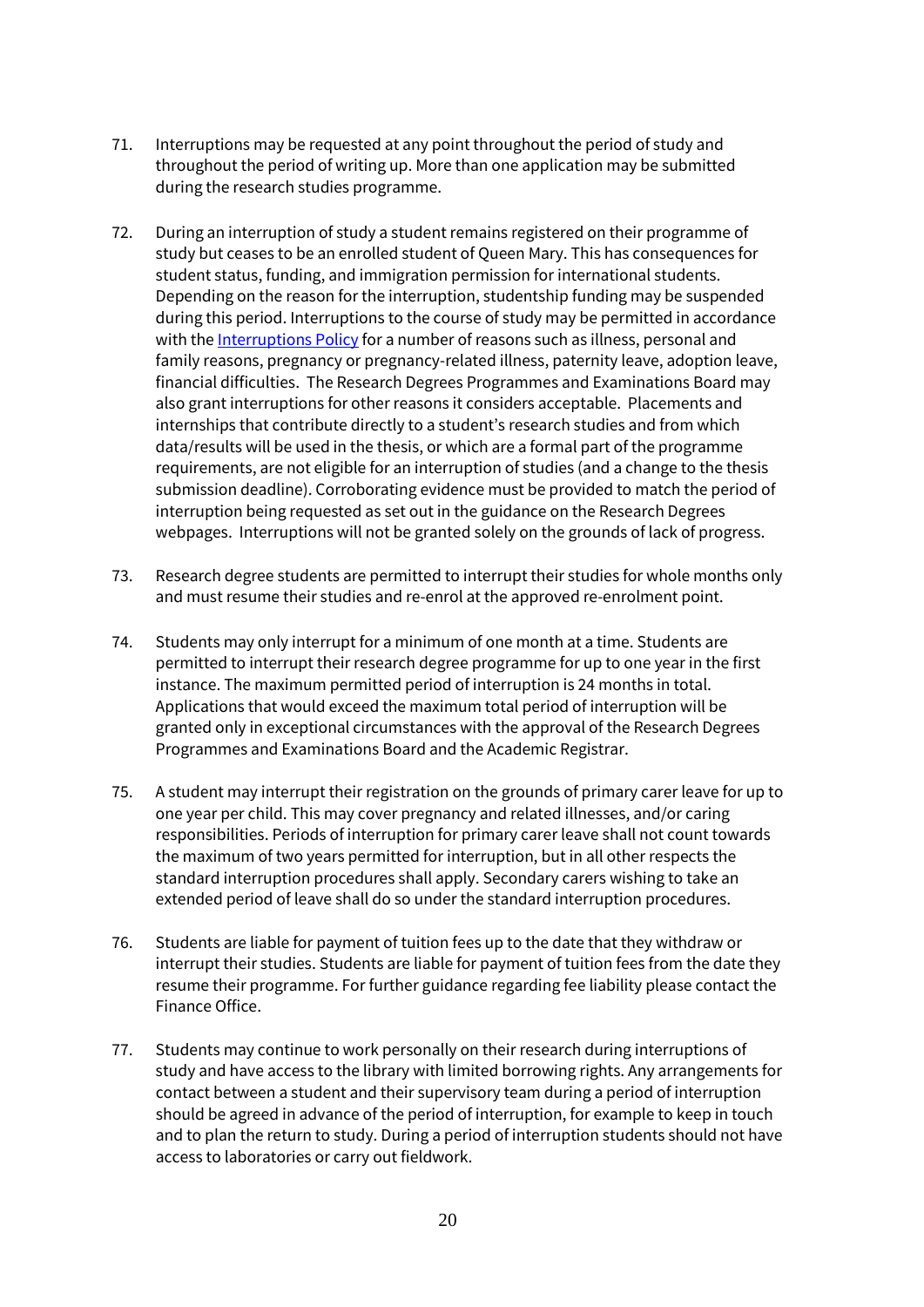- 78. All requests for interruptions should be notified to the Research Degrees Office in advance of their commencement for referral to the Research Degrees Programmes and Examinations Board to consider. Interruptions cannot normally be applied retrospectively. Students may be de-registered if they do not resume studies at the end of the approved period of interruption or are absent from their studies without requesting an interruption of study or an extension to an approved period of interruption. Queen Mary may require a student due to return from interruption to produce medical evidence of their fitness to study. If this evidence is not produced, or is found unsatisfactory, the student shall not be permitted to return. In such cases a student may be permitted to extend the interruption of study (where an interruption allowance remains), or else the student may be deregistered from the programme of study.
- 79. For further information please refer to th[e student guide on interrupting studies](https://www.welfare.qmul.ac.uk/student-advice-guides/) provided by the Advice and Counselling Service.

## **Extension of registration**

- 80. The Director of Graduate Studies is responsible for receiving and considering student requests for extension of study beyond the maximum registration period for students who have not submitted their thesis for examination. Requests should normally be supported by the supervisor and Director of Graduate Studies, and submitted to the Research Degrees Office to refer to the Research Degrees Programmes and Examinations Board.
- 81. Extension of study beyond the maximum registration period is permitted in exceptional circumstances, normally due to unforeseen circumstances beyond the student's control, which would make it extremely difficult to submit the thesis within the programme timeframe. If a student is not able to work on their research programme at all for a period of time it may be more appropriate to apply t[o interrupt](http://www.arcs.qmul.ac.uk/research-degrees/research-degree-students/interrupt/index.html) studies.
- 82. Students may request an extension of their thesis submission deadline of up to one year. Extensions are normally granted in periods of whole months and on one occasion only. Extensions can normally only be authorised for students who are in their fourth year of study or have writing up status. They must normally be applied for at the latest three months before the programme end date. Applications that exceed the maximum permitted extension to the registration period of 12 months will be granted only in exceptional circumstances with the approval of the Research Degrees Programmes and Examinations Board and the Academic Registrar.
- 83. Students must provide evidence of progress to date and the ability to submit within the requested time period.
- 84. All requests for extensions should be notified to the Research Degrees Office in advance of their commencement for referral to the Research Degrees Programmes and Examinations Board.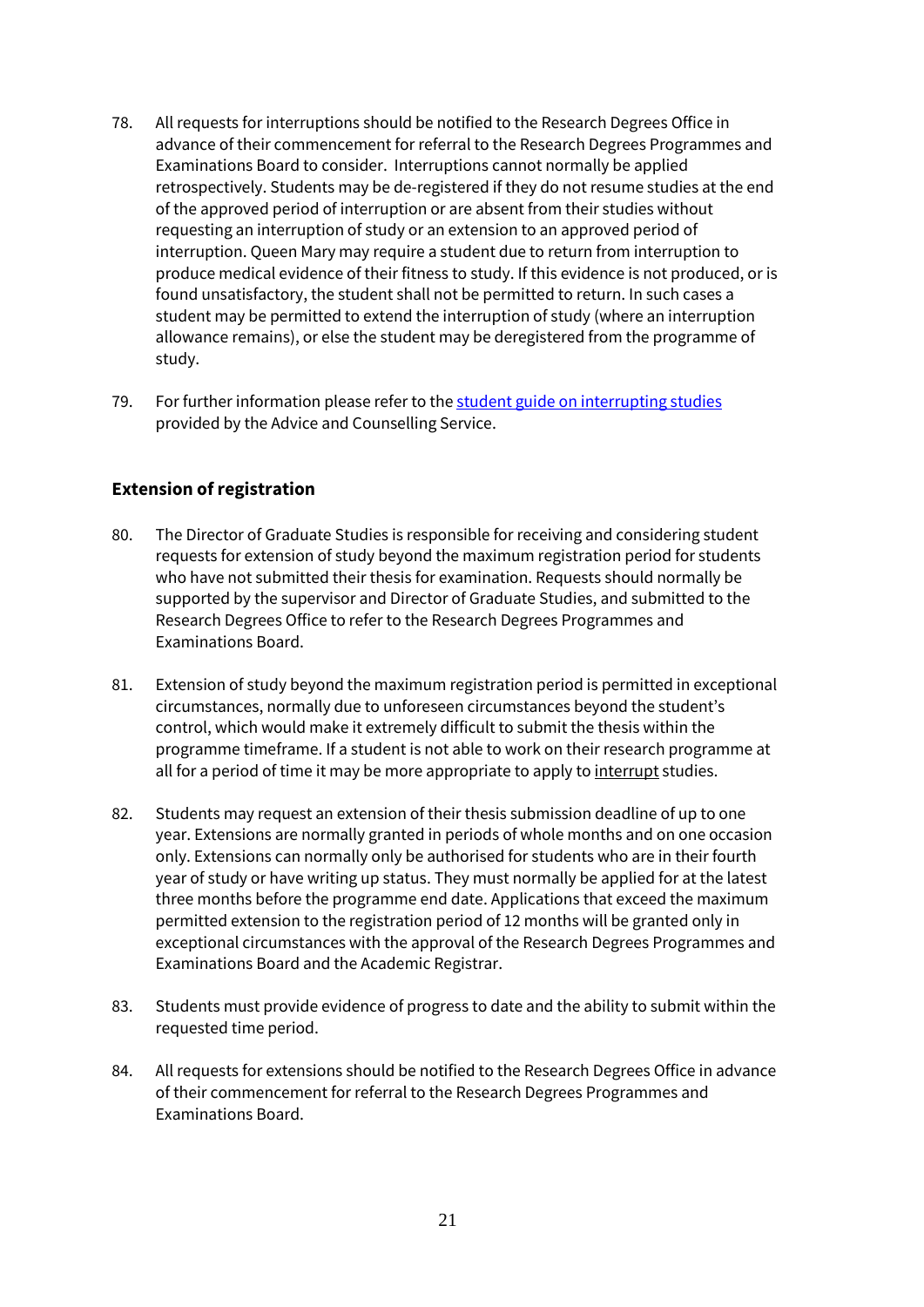## **Disability and Dyslexia Service**

- 85. The [Disability and Dyslexia Service](http://www.dds.qmul.ac.uk/index.html) (DDS) offers support for all students with disabilities, specific learning differences and mental health difficulties at Queen Mary.
- 86. The team offers advice, guidance and support in the following areas:
	- Diagnostic pathway for students who may have a specific learning difference, e.g. dyslexia;
	- Support in applying for funding through the Disabled Students' Allowances (DSA) scheme;
	- Arranging DSA assessments of need;
	- Accessing loaned equipment (e.g. digital voice recorders);
	- Specialist one-to-one study skills tuition;
	- Guidance and support in securing access to teaching materials, e.g. access to course materials in alternative formats;
	- The provision of non-specialist human support, e.g. note-takers;
	- Specialist mentoring support for students with mental health difficulties and conditions on the autistic spectrum;
	- Advice about planning research and writing the thesis in the expected duration of the programme, including preparation for the viva;
	- Examination Access Arrangements, e.g. additional time.
- 87. The DDS can advise students and their School/Institute on reasonable adjustments to studies. Students supported by the Disability and Dyslexia Service can expect to access the following reasonable adjustments:
	- Examination Access Arrangements;
	- Library concessions, e.g. a waiver on some library fines;
	- A 'cover note' for students with specific learning differences, which advises academic colleagues on best practice when reviewing work produced by students with specific learning differences;
	- Permission to record lectures;
	- Advocacy when making requests to schools and faculties;
	- A viva guideline cover note for SpLD/Autistic Spectrum Condition students, to provide suggested reasonable adjustments for their viva and guidance to examiners as to their approach.
- 88. Any agreed reasonable adjustments are provided throughout the study period including during the writing-up period.
- 89. An extension to the thesis submission deadline is not normally granted for a declared disability. Students are encouraged to meet with the DDS team early in their studies to discuss what support they might need and to put in place mechanisms to help with drafting the thesis well in advance of the final thesis submission some 3-4 years after enrolment at Queen Mary. Please refer to the above sections on interruption of study and extension of registration for examples of the type of situation that would require an interruption or an extension. In cases of late diagnosis of specific learning difficulties in the final year of study, the Research Degrees Programmes and Examinations Board will consider requests on a case by case basis.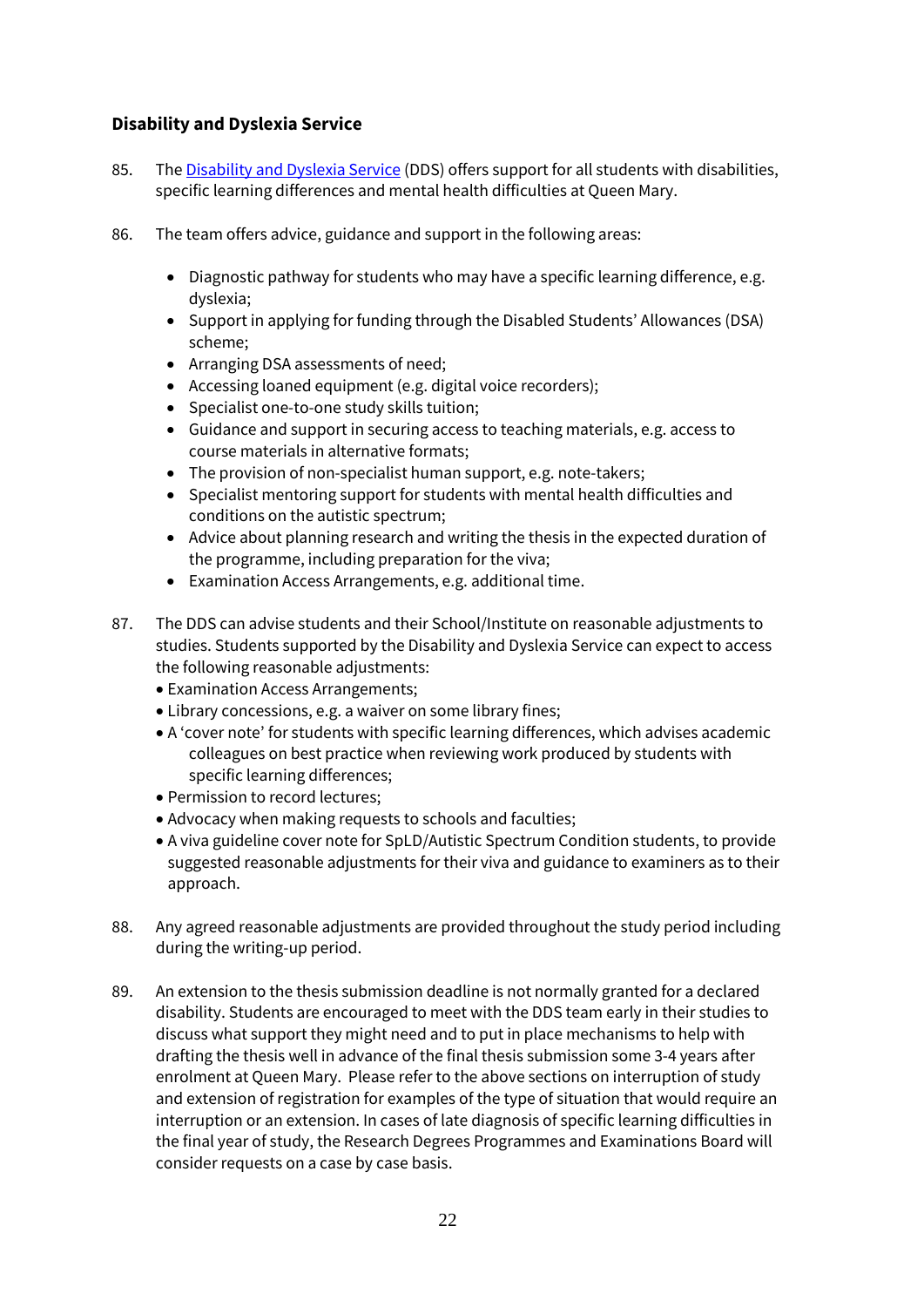90. Students may submit a statement declaring their disability – along with any support they require access to - with their thesis at the time of submission. Statements can be obtained from the Disability and Dyslexia Service and will take the form of a "Student Support Summary" (these are generated through MySIS by the Disability and Dyslexia Service).

#### **Research training and skills development**

- 91. All students will have access to training in appropriate research methods and relevant researcher development skills provided by their School or Institute, the Doctoral College, Doctoral Training Centres/Partnerships, and the [Researcher Development](https://www.qmul.ac.uk/queenmaryacademy/researcher-development/)  [Team](https://www.qmul.ac.uk/queenmaryacademy/researcher-development/) in the Queen Mary Academy.
- 92. The individual programme of research training will be discussed at the student's initial meeting with the supervisory team. The student and supervisory team should complete the Skills Assessment and Personal Development Plan available here [https://www.qmul.ac.uk/queenmaryacademy/researcher-development/resources](https://www.qmul.ac.uk/queenmaryacademy/researcher-development/resources-frameworks--surveys/phd-students/personal-development-plan/)[frameworks--surveys/phd-students/personal-development-plan/](https://www.qmul.ac.uk/queenmaryacademy/researcher-development/resources-frameworks--surveys/phd-students/personal-development-plan/) The Skills Assessment and Personal Development Plan should be reviewed regularly during the course of the programme, particularly at formal progress reviews.
- 93. All students must complete the training requirements of their School/Institute and funding body.
- 94. Every research student is expected to take part in at least 210 hours of development activities over the course of their studies. This is roughly equal to two weeks' training and development for each full-time year of study.
- 95. Students are expected to record evidence of engagement with research and skills training and development activities on the Queen Mary [Skills Points System.](https://academicdevelopment.qmul.ac.uk/researcher-development/postgraduate-research-students/) Points are awarded for different activities. Students who record 210 points of training by the submission of their thesis for examination will receive the Queen Mary Diploma in Researcher Development.
- 96. Students may be given the opportunity to contribute to teaching through lecturing, seminars, demonstrating practical classes, project supervision, marking and taking tutorials according to the teaching practices in the Schools/Institutes for which the teaching is being undertaken. All students must receive appropriate training before commencing any teaching. Please see this [information a](https://www.qmul.ac.uk/queenmaryacademy/education-and-learning/taught-programmes/phd-students-who-teach/)bout training requirements for research students undertaking teaching.
- 97. Any teaching undertaken by the student must be agreed by their supervisor(s) and must be in line with the terms and conditions of a student's funding if appropriate.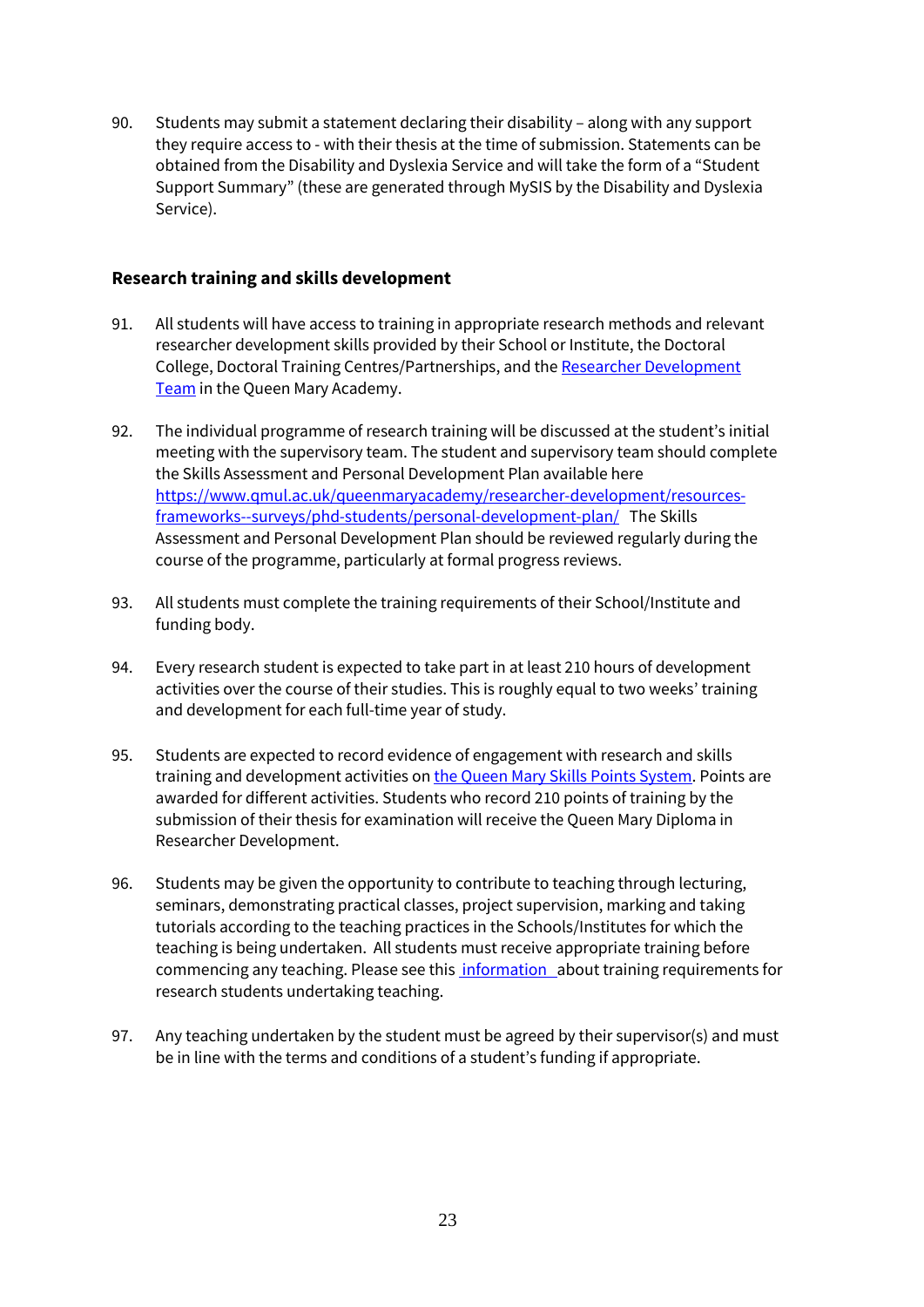## **Paid work**

- 98. All full-time students are expected to undertake a full week of study of at least 35 hours on their research degree programme and pro rata for part-time students. Students may undertake paid teaching or demonstrating work with the approval of their supervisor. For full-time students it is recommended that this is normally no more than six hours per week averaged over the year, including preparation and marking. If a student wishes to undertake paid work for Queen Mary for more than 6 hours per week, this should be approved by their supervisor and the School/Institute Director of Graduate Studies. The work must be supported by appropriate training. Students in receipt of scholarship funding must comply with any conditions concerning paid work set by their funding body. The total time spent (including preparation and marking) should not interfere with the progress of the student's research studies. Teaching work is paid at the Queen Mary standard rates for the type of activity. Schools and Institutes issue contracts to students for paid work.
- 99. In considering paid work outside Queen Mary, full-time students should bear in mind the need to work full-time on their research. Paid work should not delay or interfere with research training and the timely submission of the thesis. If a student is in receipt of a stipend from Queen Mary, stipend payments will be suspended if a student takes up fulltime work during the period of the studentship, for example to undertake an external placement, internship and any other work that is not a formal requirement of the degree programme. If a student wishes to take-up full-time work they should discuss with their supervisor making an application to interrupt their studies.
- 100. International students studying full-time in the UK with student immigration permission (including Tier 4) may take up limited work. International students who have student immigration permission (including Tier 4) for part-time study are not permitted to work at all in the UK. Please see this [guidance](https://www.welfare.qmul.ac.uk/guides/international-non-eea-or-swiss-students-rules-about-working/) provided by the Advice and Counselling Service.

## **Internships and placements**

101. In some programmes of study there may be opportunities for students to undertake an internship or placement with an external organisation or within Queen Mary. If the internship is linked directly to the research studies programme there is no change to the programme length. If the opportunity is not directly related to the student's research studies it may be necessary to apply for an interruption of studies. For students in receipt of external funding, the guidance on internships and placements may take precedence if they differ from Queen Mary guidance. Decisions will be made by the Research Degrees Programmes and Examinations Board. International students with Tier 4 immigration permission should check the implications for their immigration permission with the Advice and Counselling Service.

#### **Research Ethics and Research Integrity**

102. Students must comply with Queen Mary policies on research integrity and ethical review of research. Students and supervisors will familiarise themselves with Queen Mary's policies on research with human participants and research integrity and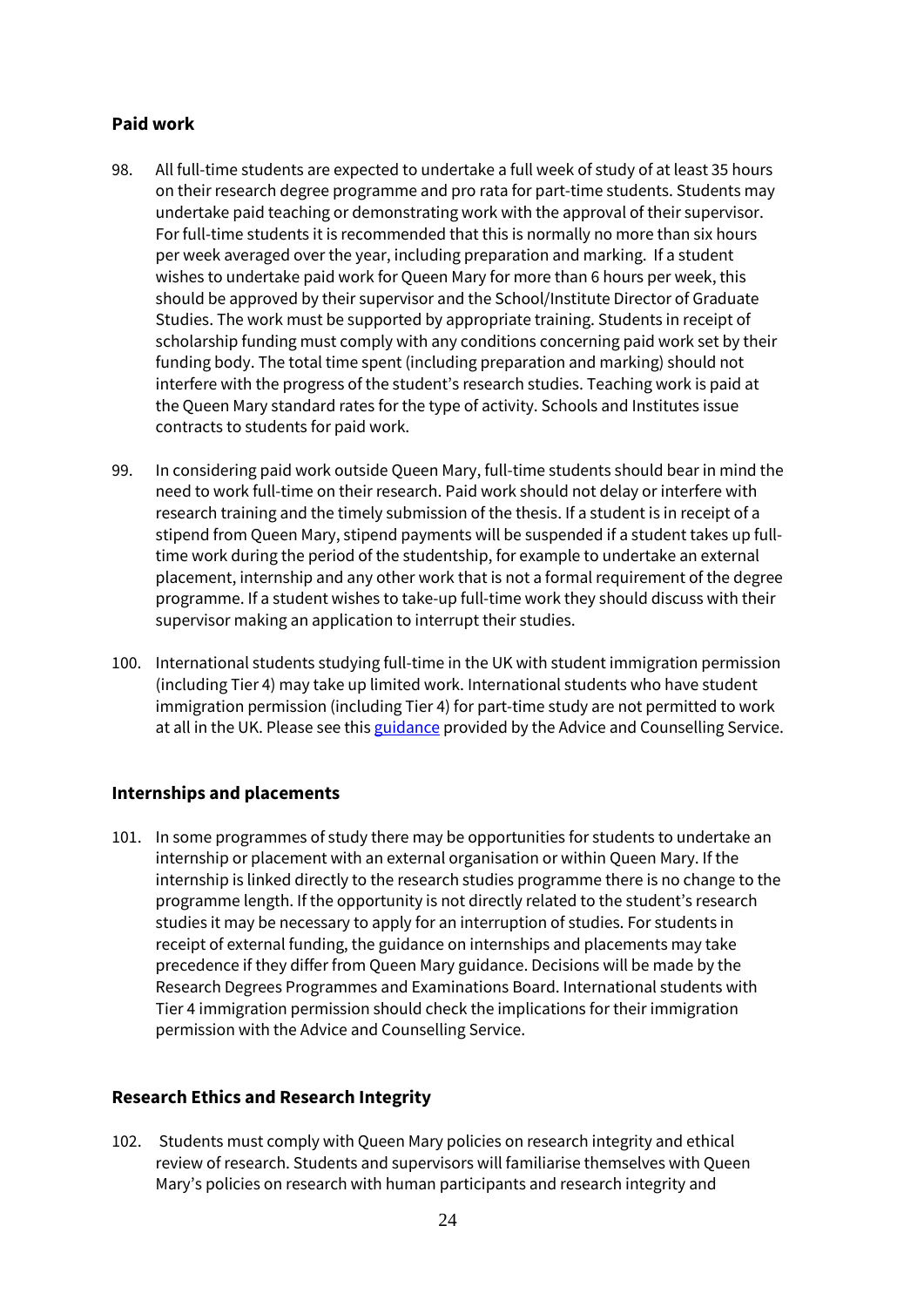associated procedures for the ethical review of research, and consider whether the student's research requires research ethics approval from the **Queen Mary Ethics of** [Research Committee.](http://www.jrmo.org.uk/performing-research/conducting-research-with-human-participants-outside-the-nhs/) An application for approval should be submitted to the committee if necessary at the appropriate point before the research is undertaken. Please visit the [QMERC website](mailto:QMERC%20website) for further information or emai[l research](mailto:research-ethics@qmul.ac.uk)[ethics@qmul.ac.uk](mailto:research-ethics@qmul.ac.uk) to discuss an upcoming application.

- 103. The Research Degrees Office can assist with applications to the Disclosure and Barring Service (DBS) for research studies involving human participants. Information about the DBS requirements can be found at [GOV.UK.](https://www.gov.uk/disclosure-barring-service-check) Please emai[l researchdegrees@qmul.ac.uk](mailto:researchdegrees@qmul.ac.uk) to discuss a DBS application.
- 104. Information about Queen Mary research policies is available from th[e Queen Mary](http://www.arcs.qmul.ac.uk/policy/) policy [zone.](http://www.arcs.qmul.ac.uk/policy/) Please check the policies each time you need to use them as the university may publish or revise the policies from time to time.
- 105. Allegations that may constitute student misconduct are managed under the [Code of](http://www.arcs.qmul.ac.uk/students/student-appeals/)  [Student Discipline.](http://www.arcs.qmul.ac.uk/students/student-appeals/)

#### **Intellectual Property**

106. Students and supervisors must adhere to the Queen Mary [Intellectual Property Policy.](http://www.arcs.qmul.ac.uk/policy/) They must ensure that they implement and adhere to this policy throughout their research and in any interactions, whether in person or through electronic media, with parties external to Queen Mary.

#### **Collaborative arrangements**

- 107. Collaborative arrangements for the supervision and award of research degrees are considered and approved by the Research Degrees Programmes and Examinations Board in accordance with the policy and procedures established by Senate for that purpose. Information about setting up a collaborative programme is provided at <http://www.arcs.qmul.ac.uk/quality-assurance/collaborative-provision/>
- 108. Students may study at an accredited host institution in accordance with the Academic Regulations. Arrangements will be put in place for such students to ensure that the requirements of this Code are adhered to, particularly regarding supervision arrangements and progression monitoring.

#### **Feedback mechanisms**

109. All Schools/Institutes must offer opportunities for research students to provide feedback to them. Students must be advised during the induction period of the mechanisms for providing feedback to the School/Institute, including opportunities for representation on relevant committees such as Student-Staff Liaison Committees.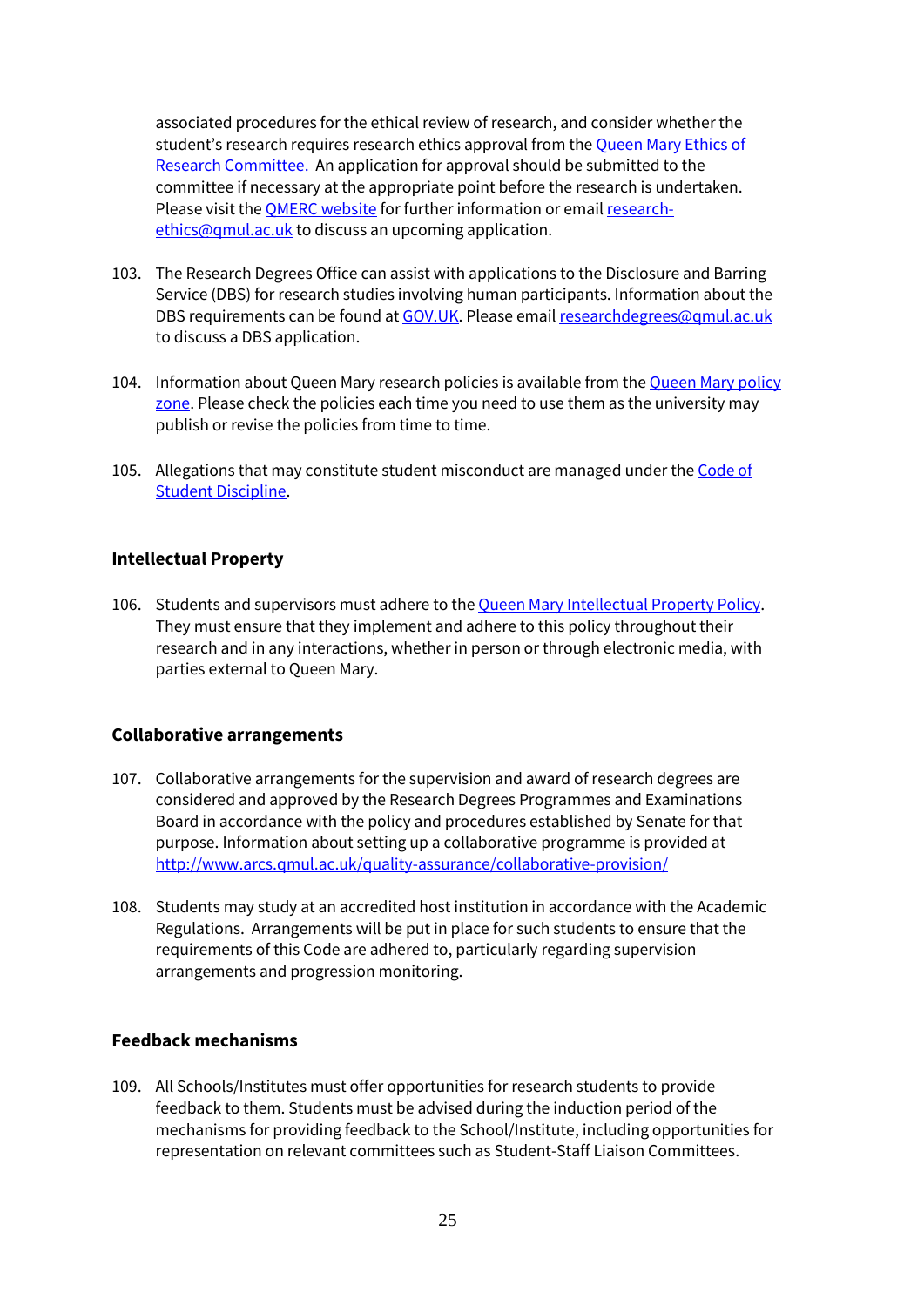#### **Examinations and awards**

- 110. The Research Degrees Programmes and Examinations Board is responsible for the examination of research degrees and approves the award of research degrees.
- 111. The criteria for assessment of research degrees are outlined in th[e Academic](http://www.arcs.qmul.ac.uk/policy/)  [Regulations](http://www.arcs.qmul.ac.uk/policy/) and th[e Guidelines for Research Degree Examinations.](http://www.arcs.qmul.ac.uk/research-degrees/research-degree-examiners/)
- 112. The procedures for examination entry and the examination process are outlined in the [Procedures for Research Degree Examinations](http://www.arcs.qmul.ac.uk/research-degrees/research-degree-students/examiner-nomination-and-exam-entry/)

#### **Panel of examiners**

- 113. A Panel of Examiners is established for each individual examination of an MPhil, PhD, MD(Res), EngD, DrPS, DPsych and DClinDent.
- 114. The Panel of Examiners comprises a minimum of two examiners appointed by the Research Degrees Programmes and Examinations Board on behalf of the Senate.
- 115. Examiners may be nominated as follows:

#### Either

- one internal examiner from the academic staff of Queen Mary University of London who has not been involved in the candidate's work and has not been a member of the candidate's progression panel(s); and
- one external examiner;

or

- where the criteria above for an internal examiner cannot be met or a School/Institute considers it to be academically desirable two external examiners may be appointed.
- 116. If the candidate is a member of Queen Mary staff normally two examiners who are external to Queen Mary shall be appointed.
- 117. In some cases, an independent chair may be appointed to the Panel of Examiners. The independent chair must be a senior member of academic staff (Senior Lecturer, Reader or Professor) with experience of examining at least one UK PhD (or equivalent for other awards). The independent chair may be from the same School or Institute but should not have had any prior involvement with the project or with the student. They should also be from a different area in the School/Institute and not from the same research group / sub-department or unit / centre. In such cases, the responsibility of the chair is to manage the process and ensure adherence to the regulations. The chair does not contribute to the decision regarding whether or not the standards for award have been met.
- 118. The candidate may invite their supervisor to attend the examination but the supervisor may not participate in the examination and must absent themselves when the decision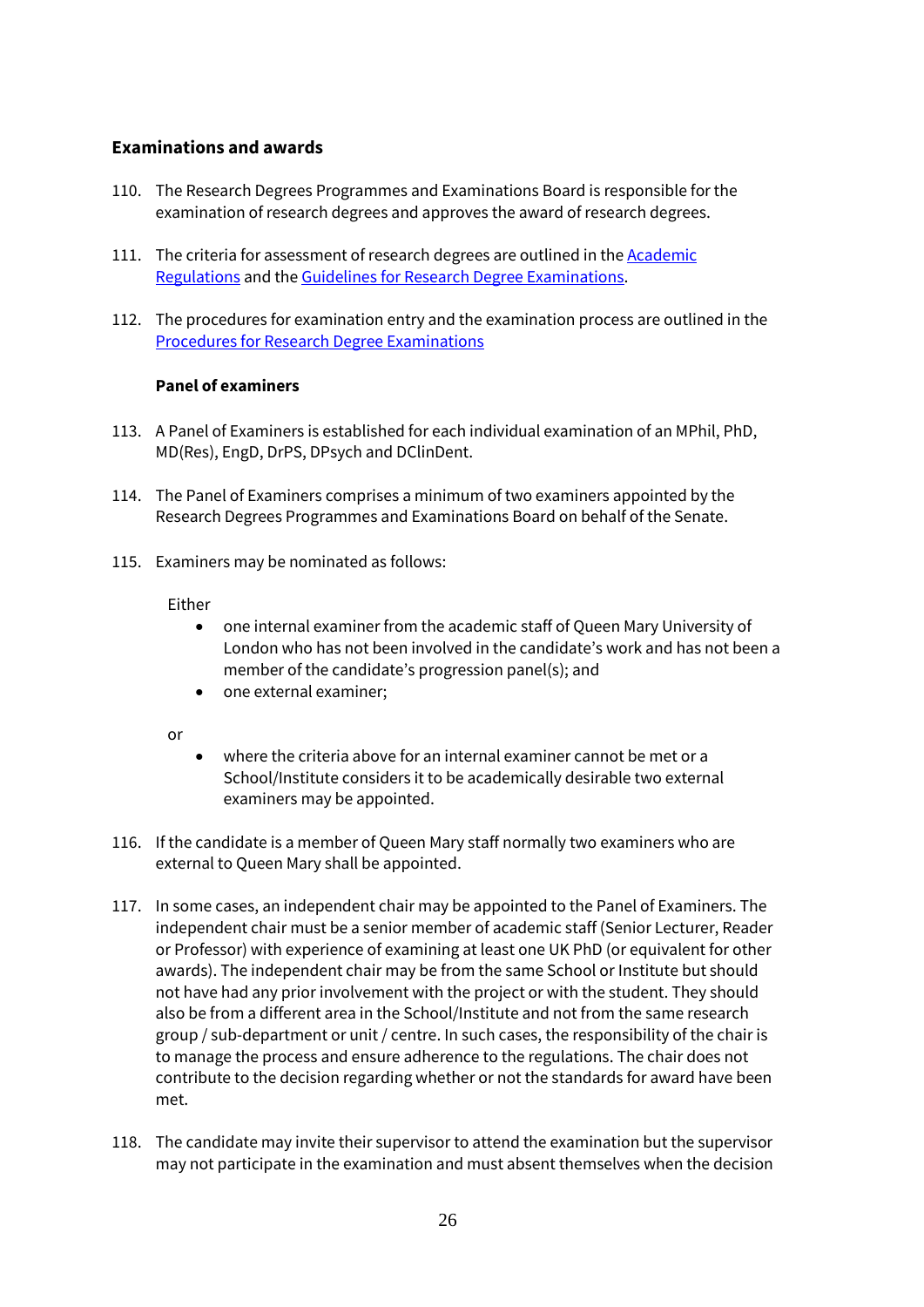regarding the outcome of the examination is to be made. If the candidate does not wish the supervisor to be present, he/she should make this clear at the time of examination entry.

#### **Criteria for examiners**

- 119. Examiners for MPhil, PhD, MD(Res), EngD, DrPS, DPsych and DClinDent normally fulfil the following criteria:
	- [a] Examiners should be experts in the field of the thesis but not necessarily in all parts of the precise topic.
	- [b] The examiners should have examined at least five research degrees of the same or equivalent level between them, of which a minimum of three examinations should have been for a research degree in the UK. For the MD(Res), at least one examiner should have previous experience of examining for the MD(Res).
	- [c] Nominated examiners must have had no direct involvement in the candidate's research or any close connections or extensive recent (within the past five years) collaborations with either the supervisor(s) or student including joint publications or research grants that might compromise the examination. They must not have taken an active role in considering the student's progression and/or transfer of status from MPhil to PhD.
	- [d] An external examiner should not normally be appointed more than once during a given academic year by members of the same School/Institute.
	- [e] An examiner who is a member of Queen Mary staff may be appointed up to three times during a given academic year.
	- [f] NHS Consultants or the equivalent in the NHS who are not Queen Mary or University employees may be appointed as examiners but they should hold an Honorary Senior Lecturer or above contract with a College or University. Other professional experts may be appointed as external examiners, but the normal requirements for examining experience across the examination team will apply.
	- [g] Individuals who were previously members of staff, students or other members of Queen Mary University of London must not be appointed as an external examiner until a period of three years has elapsed.
	- [h] Individuals who have retired from academic positions at Queen Mary University of London or another higher education institution may be appointed as internal or external examiners (subject to the provisions in 124[g] above) if they remain active in their field of research.
	- [i] Overseas examiners are appointed as external examiners only in exceptional circumstances and where it is considered that such an appointment is necessary.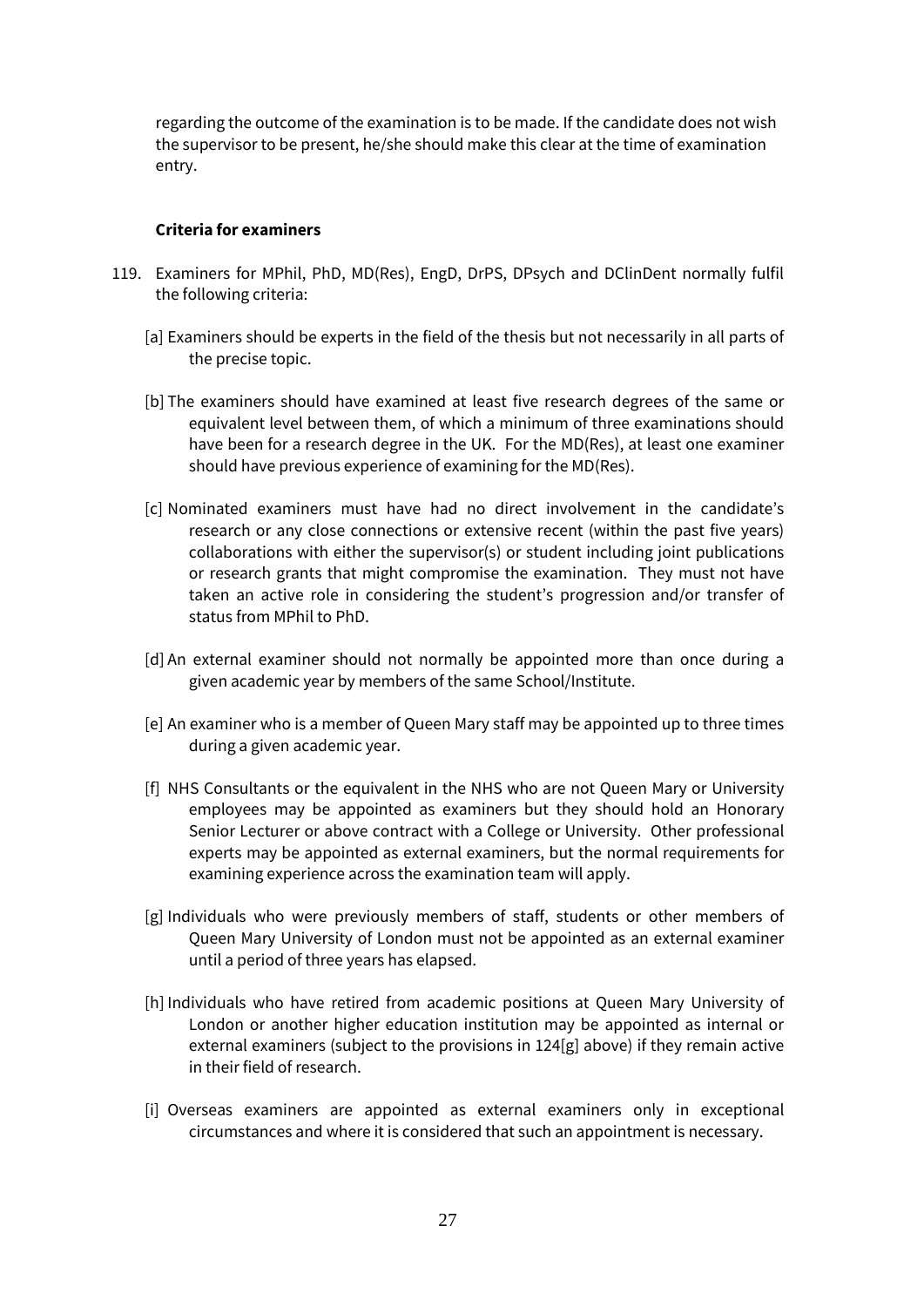120. The Research Degrees Programmes and Examinations Board will monitor issues arising from reports from research degree examiners and recommend appropriate action.

## **Complaints and appeals**

- 121. Students are encouraged to raise any concerns they may have about their research studies with their supervisor or Director of Graduate Studies in the first instance. If a student has a problem regarding their supervision or other research support or Queen Mary services they should address their concerns to their supervisor first and keep a clear record of this. If the situation is not resolved or concerns remain regarding supervision then students are expected to raise their concerns with their School/Institute Director of Graduate Studies. Raising concerns promptly will provide staff with the opportunity to address these matters, and to reduce the impact on students as much as possible. Try to seek informal resolution of concerns where possible. Many problems can be solved informally, without the need for a formal complaint.
- 122. The Student Complaints Policy provides guidance on raising concerns or complaints about both academic and non-academic services provided by Queen Mary. Students who wish to make a complaint about any aspect of their research programme should refer to th[e Queen Mary Student Complaints Policy](http://www.arcs.qmul.ac.uk/students/student-appeals/complaints/) which outlines the procedures to be followed.
- 123. Students who wish to appeal against the outcome of the recommendation of examiners or the outcome of a progression review should refer to the [Appeal Policy](http://www.arcs.qmul.ac.uk/students/student-appeals/complaints/) which outlines the procedures to be followed. Students are advised to talk to their supervisor or another member of staff in their department before submitting an appeal. Please note that an appeal against the academic judgment of the examiners is not valid grounds for an appeal.
- 124. A formal concern about the conduct of another student (for example bullying, harassment and discrimination) would be investigated under th[e Code of Student](http://www.arcs.qmul.ac.uk/media/arcs/policyzone/27-Code-of-Student-Discipline-2018.pdf)  [Discipline.](http://www.arcs.qmul.ac.uk/media/arcs/policyzone/27-Code-of-Student-Discipline-2018.pdf)
- 125. Further information is available a[t http://www.arcs.qmul.ac.uk/students/student](http://www.arcs.qmul.ac.uk/students/student-appeals/index.html)[appeals/index.html](http://www.arcs.qmul.ac.uk/students/student-appeals/index.html)

## **Contacts**

#### 126. **Research Degrees Office**

The Research Degrees Office (RDO) is based on Mile End Campus in the Graduate Centre, room GC213, on the second floor. The office is open for in person support and phonecalls, and we are able to assist online by email and MS Teams meetings.

The names and phone numbers of contacts can be found at: <http://www.arcs.qmul.ac.uk/research-degrees/contacts/index.html>